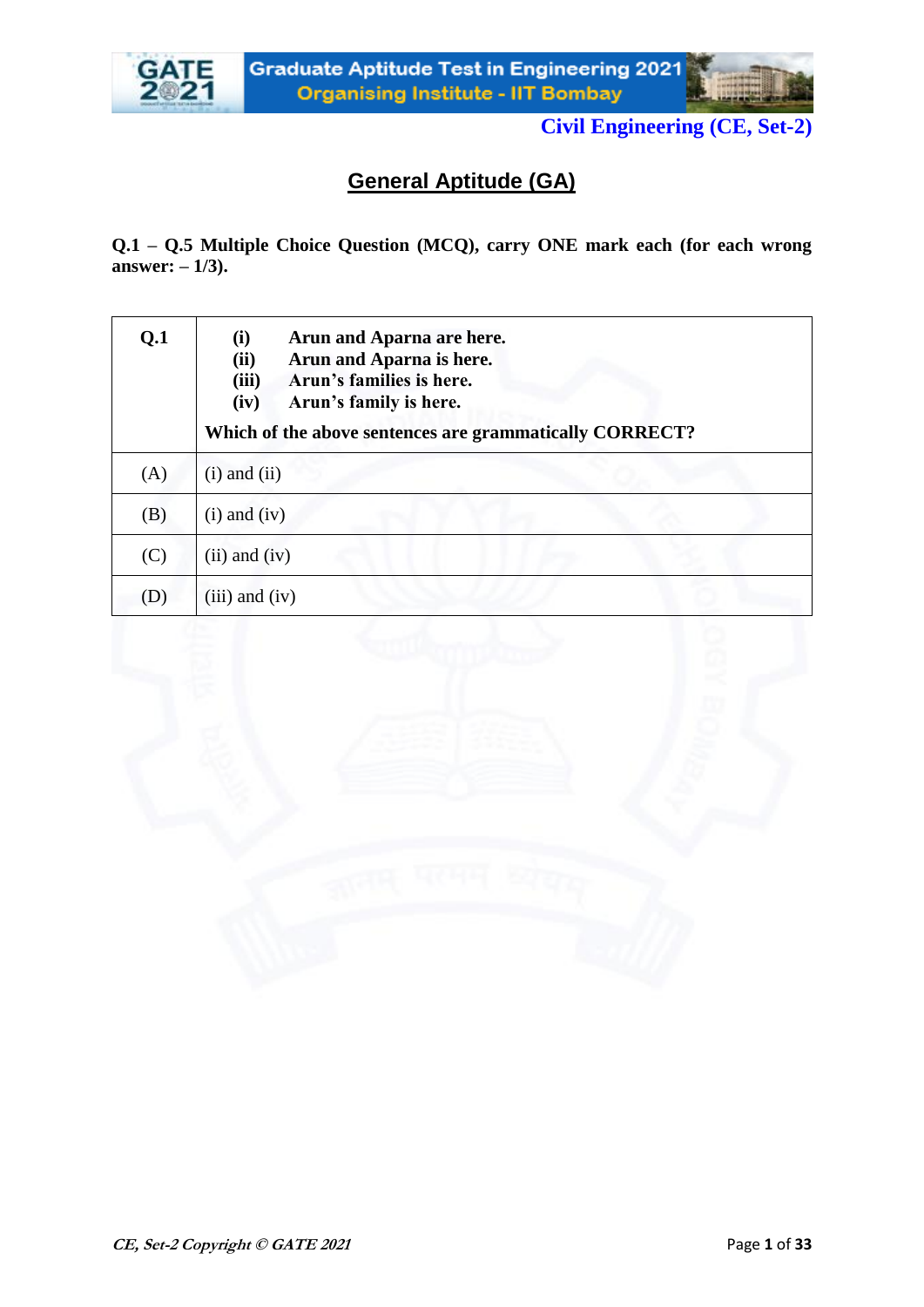



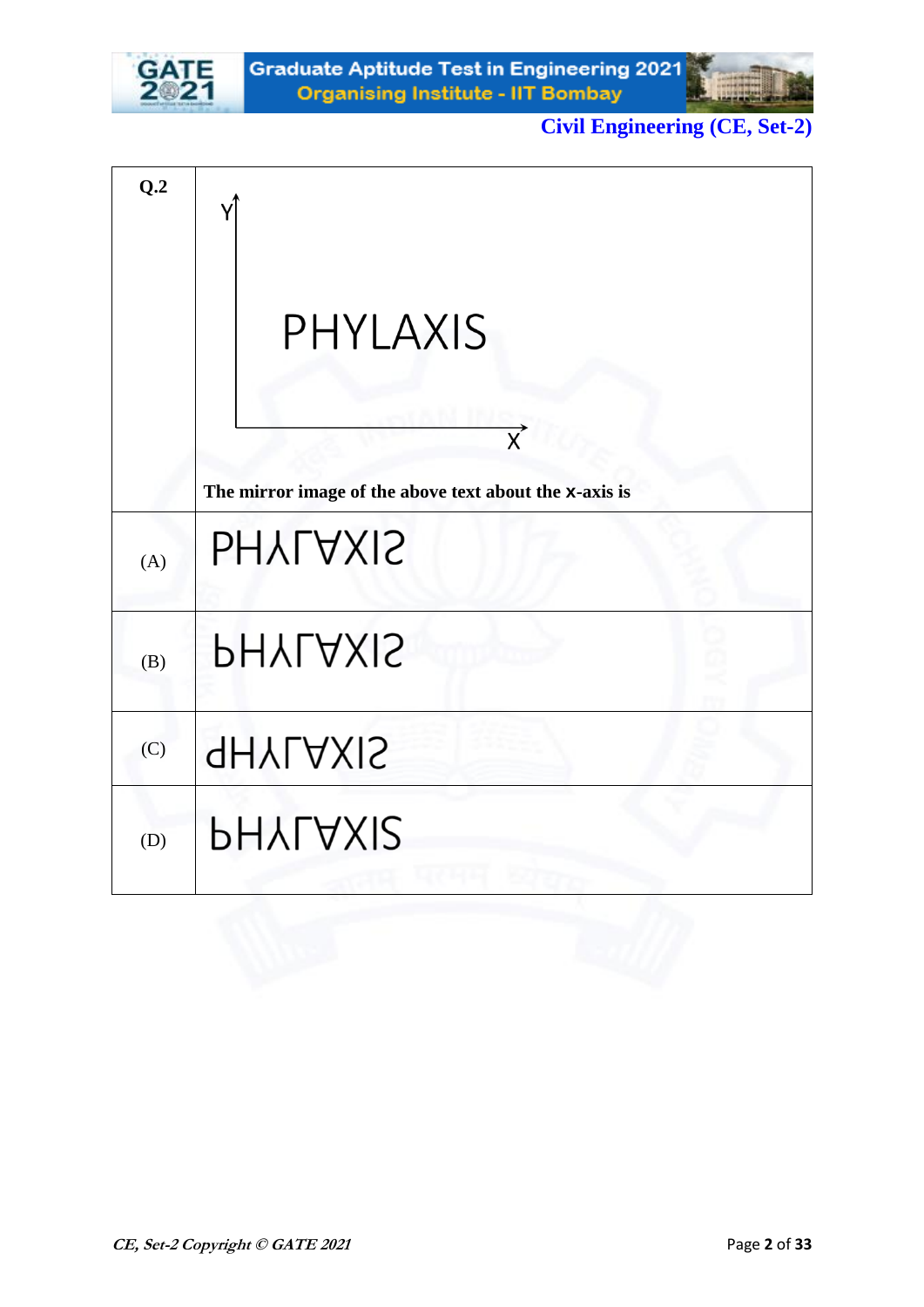



| Q.3 | Two identical cube shaped dice each with faces numbered 1 to 6 are rolled<br>simultaneously. The probability that an even number is rolled out on each<br>dice is: |
|-----|--------------------------------------------------------------------------------------------------------------------------------------------------------------------|
| (A) | 36                                                                                                                                                                 |
| (B) | $\mathbf{1}$<br>$\overline{12}$                                                                                                                                    |
| (C) | 1<br>$\overline{8}$                                                                                                                                                |
| (D) | $\overline{4}$                                                                                                                                                     |
|     |                                                                                                                                                                    |

| Q.4                        | $\oplus$ and $\odot$ are two operators on numbers p and q such that    |
|----------------------------|------------------------------------------------------------------------|
|                            | $p \bigodot q = p - q$ , and $p \bigoplus q = p \times q$              |
|                            | Then, $(9 \bigcirc (6 \oplus 7)) \bigcirc (7 \oplus (6 \bigcirc 5)) =$ |
| (A)                        | 40                                                                     |
| (B)                        | $-26$                                                                  |
| (C)                        | $-33$                                                                  |
| $\left( \mathrm{D}\right)$ | $-40$                                                                  |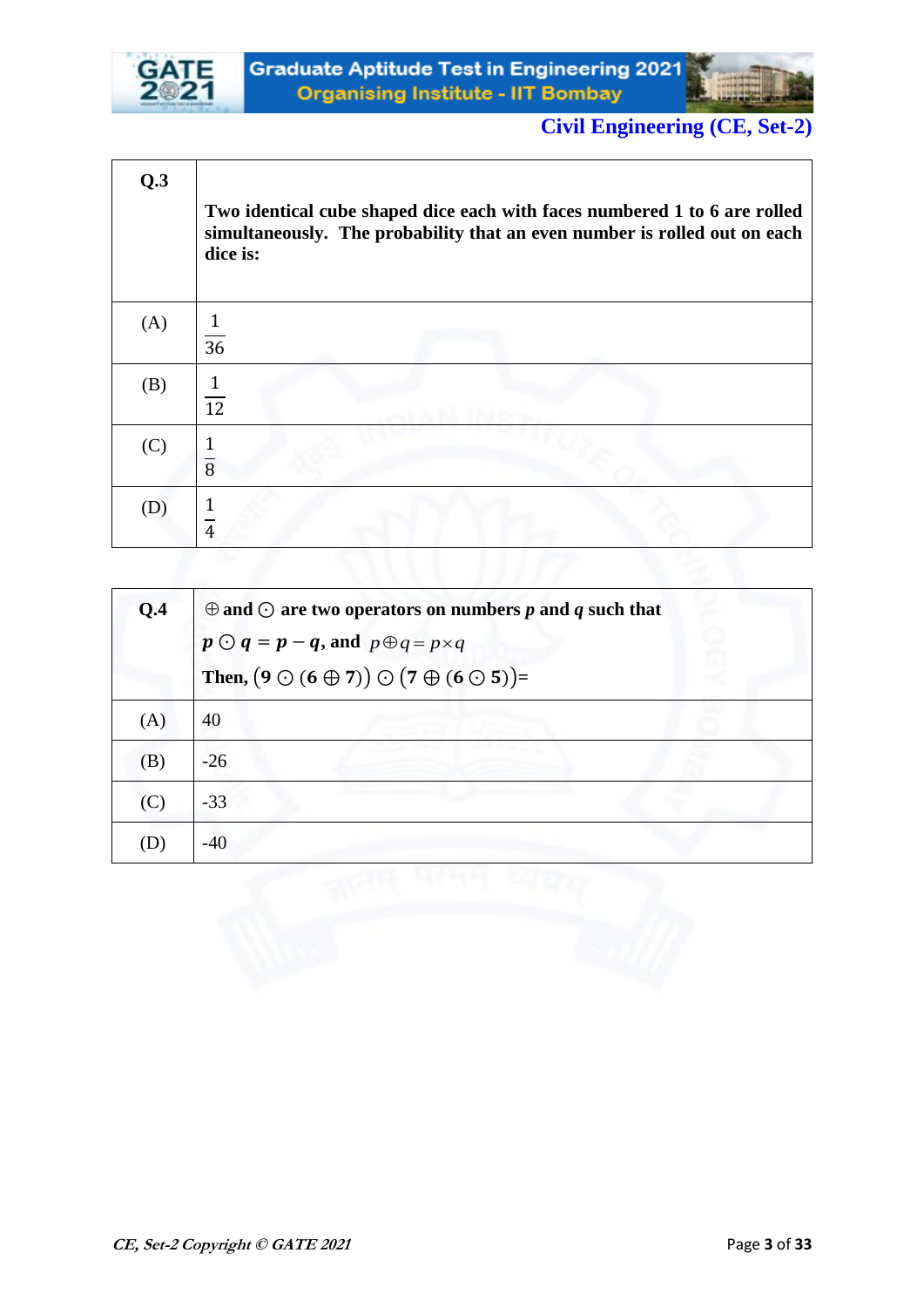



| Q.5                        | Four persons P, Q, R and S are to be seated in a row. R should not be seated<br>at the second position from the left end of the row. The number of distinct<br>seating arrangements possible is: |  |
|----------------------------|--------------------------------------------------------------------------------------------------------------------------------------------------------------------------------------------------|--|
| (A)                        | 6                                                                                                                                                                                                |  |
| $\left( \mathrm{B}\right)$ | 9                                                                                                                                                                                                |  |
| (C)                        | 18                                                                                                                                                                                               |  |
|                            | 24                                                                                                                                                                                               |  |

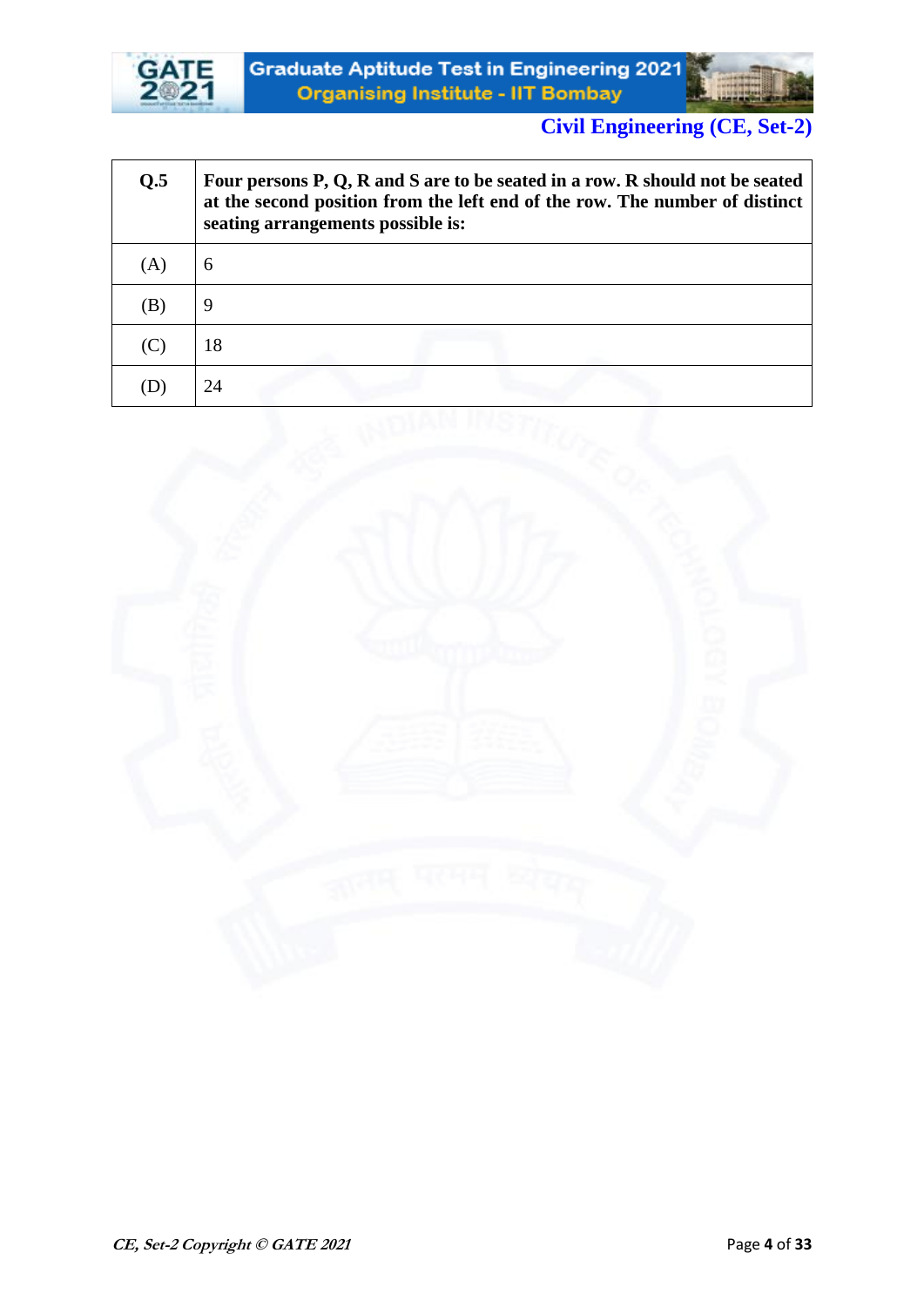

**Q. 6 – Q. 10 Multiple Choice Question (MCQ), carry TWO marks each (for each wrong answer: – 2/3).**

| Q.6 | On a planar field, you travelled 3 units East from a point O. Next you<br>travelled 4 units South to arrive at point P. Then you travelled from P in the<br>North-East direction such that you arrive at a point that is 6 units East of<br>point O. Next, you travelled in the North-West direction, so that you arrive<br>at point Q that is 8 units North of point P.<br>The distance of point $Q$ to point $Q$ , in the same units, should be |
|-----|---------------------------------------------------------------------------------------------------------------------------------------------------------------------------------------------------------------------------------------------------------------------------------------------------------------------------------------------------------------------------------------------------------------------------------------------------|
| (A) | 3                                                                                                                                                                                                                                                                                                                                                                                                                                                 |
| (B) | 4                                                                                                                                                                                                                                                                                                                                                                                                                                                 |
| (C) | 5                                                                                                                                                                                                                                                                                                                                                                                                                                                 |
| (D) | 6                                                                                                                                                                                                                                                                                                                                                                                                                                                 |
|     |                                                                                                                                                                                                                                                                                                                                                                                                                                                   |

| Q.7 | The author said, "Musicians rehearse before their concerts. Actors rehearse<br>their roles before the opening of a new play. On the other hand, I find it<br>strange that many public speakers think they can just walk on to the stage<br>and start speaking. In my opinion, it is no less important for public speakers<br>to rehearse their talks."<br>Based on the above passage, which one of the following is TRUE? |
|-----|---------------------------------------------------------------------------------------------------------------------------------------------------------------------------------------------------------------------------------------------------------------------------------------------------------------------------------------------------------------------------------------------------------------------------|
| (A) | The author is of the opinion that rehearing is important for musicians, actors<br>and public speakers.                                                                                                                                                                                                                                                                                                                    |
| (B) | The author is of the opinion that rehearing is less important for public speakers<br>than for musicians and actors.                                                                                                                                                                                                                                                                                                       |
| (C) | The author is of the opinion that rehearing is more important only for<br>musicians than public speakers.                                                                                                                                                                                                                                                                                                                 |
| (D) | The author is of the opinion that rehearsal is more important for actors than<br>musicians.                                                                                                                                                                                                                                                                                                                               |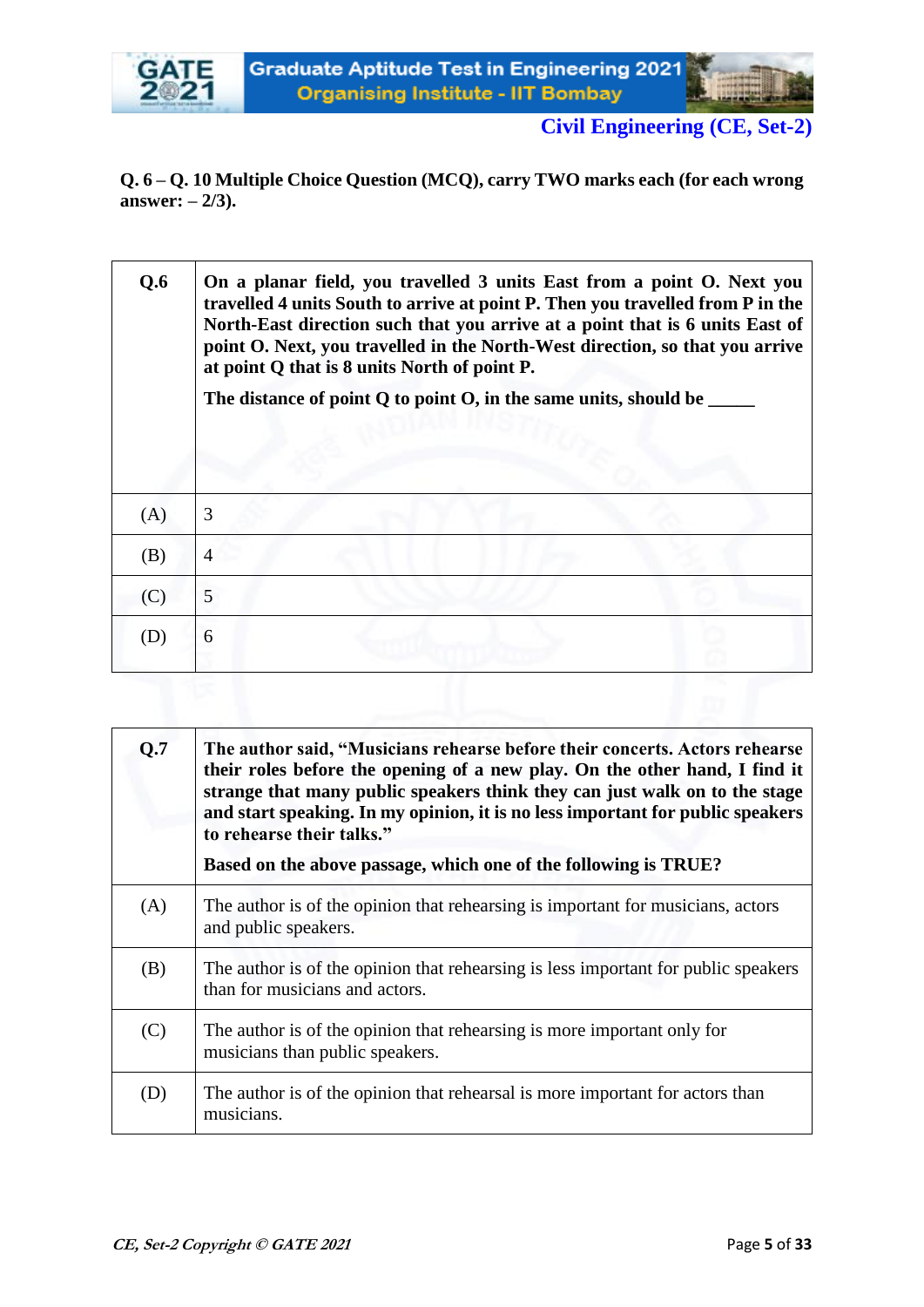



| Q.8 | 1. Some football players play cricket.<br>2. All cricket players play hockey.                                     |
|-----|-------------------------------------------------------------------------------------------------------------------|
|     | Among the options given below, the statement that logically follows from<br>the two statements 1 and 2 above, is: |
| (A) | No football player plays hockey.                                                                                  |
| (B) | Some football players play hockey.                                                                                |
| (C) | All football players play hockey.                                                                                 |
| (D) | All hockey players play football.                                                                                 |

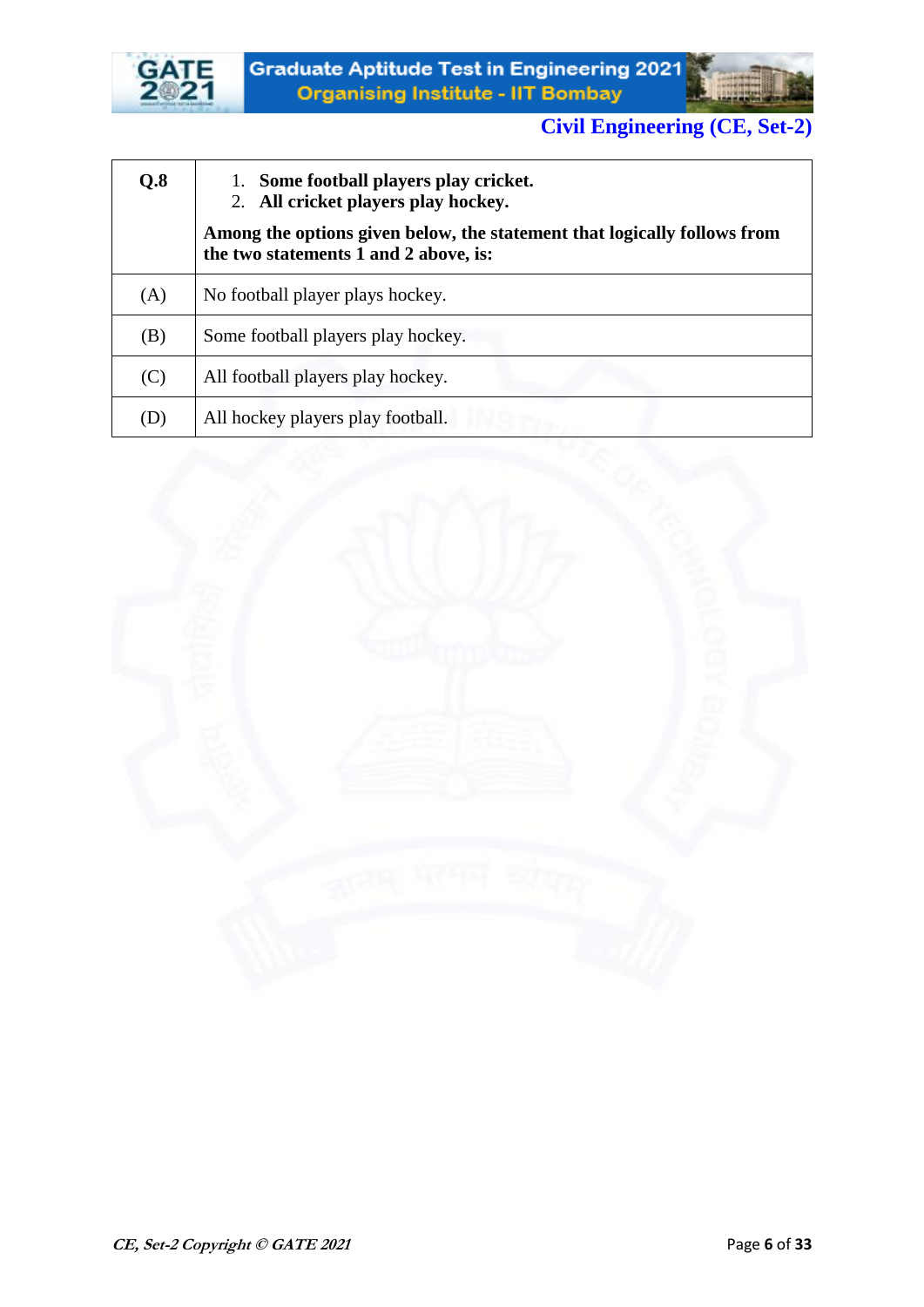



| Q.9 |                                                                                                                                                                                                                                                                                                                                        |
|-----|----------------------------------------------------------------------------------------------------------------------------------------------------------------------------------------------------------------------------------------------------------------------------------------------------------------------------------------|
|     | Q<br>$\mathbf{P}$<br>ユ<br>R<br>r<br>In the figure shown above, PQRS is a square. The shaded portion is formed<br>by the intersection of sectors of circles with radius equal to the side of the<br>square and centers at S and Q.<br>The probability that any point picked randomly within the square falls in the<br>shaded area is _ |
| (A) | π<br>$\overline{2}$                                                                                                                                                                                                                                                                                                                    |
| (B) | $\mathbf{1}$<br>$\overline{2}$                                                                                                                                                                                                                                                                                                         |
| (C) | $\pi$<br>$\mathbf{1}$<br>$\overline{2}$                                                                                                                                                                                                                                                                                                |
| (D) | $\pi$<br>$\overline{4}$                                                                                                                                                                                                                                                                                                                |

| Q.10 | In an equilateral triangle PQR, side PQ is divided into four equal parts, side<br>QR is divided into six equal parts and side PR is divided into eight equal parts.<br>The length of each subdivided part in cm is an integer. |
|------|--------------------------------------------------------------------------------------------------------------------------------------------------------------------------------------------------------------------------------|
|      | The minimum area of the triangle PQR possible, in $\text{cm}^2$ , is                                                                                                                                                           |
| (A)  | 18                                                                                                                                                                                                                             |
| (B)  | 24                                                                                                                                                                                                                             |
| (C)  | $48\sqrt{3}$                                                                                                                                                                                                                   |
| D)   | $144\sqrt{3}$                                                                                                                                                                                                                  |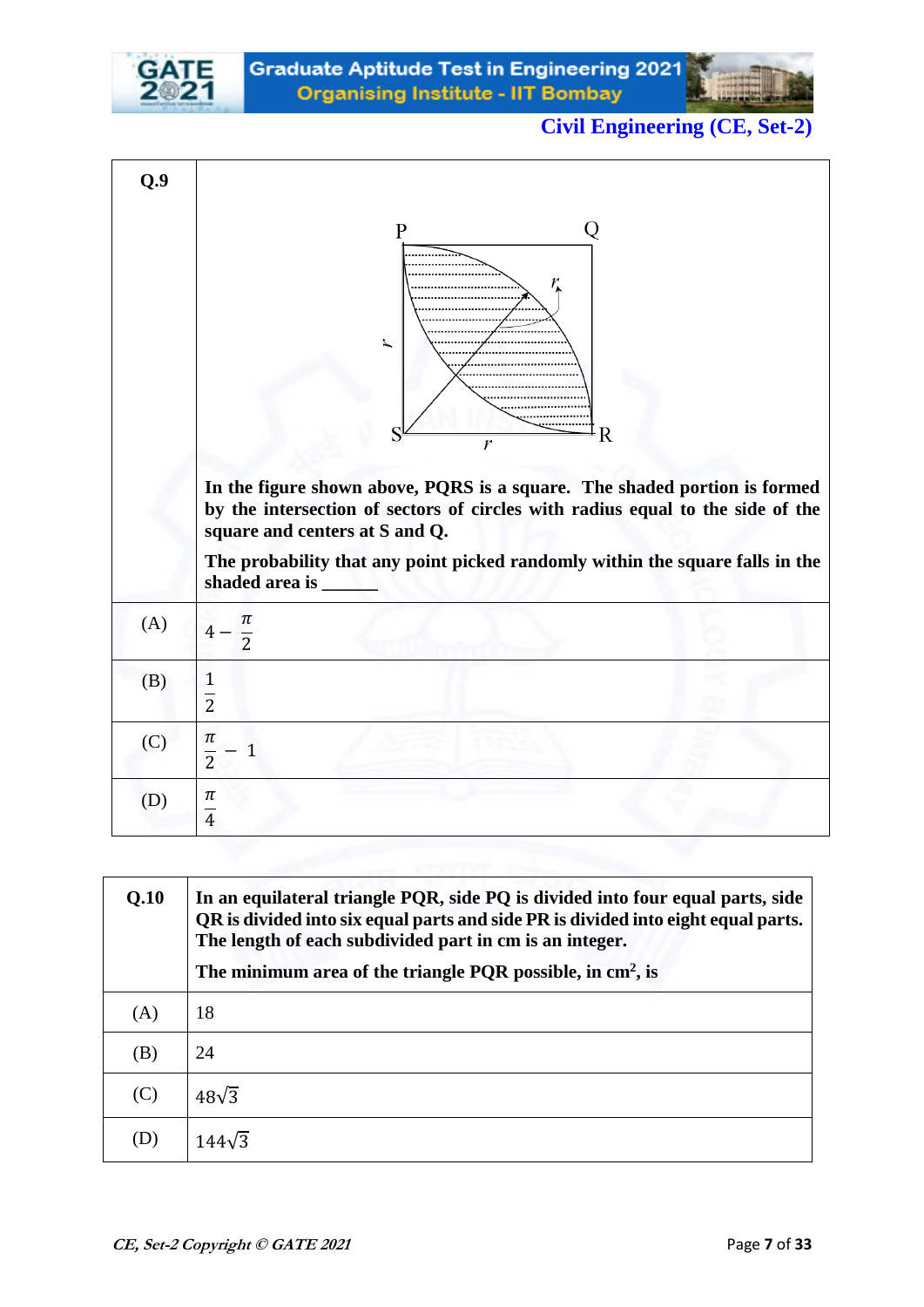

**Q.1 – Q.16 Multiple Choice Question (MCQ), carry ONE mark each (for each wrong answer: – 1/3).**

| Q.1                        | The value of $\lim_{x\to\infty} \frac{x \ln(x)}{1+x^2}$ is |
|----------------------------|------------------------------------------------------------|
| (A)                        |                                                            |
| (B)                        | 1.0                                                        |
| (C)                        | 0.5                                                        |
| $\left( \mathrm{D}\right)$ | $\infty$                                                   |

| Q.2 | $5 \t 0 \t -5 \t 0$<br>$\boldsymbol{0}$<br>2<br>$\Omega$<br>The rank of the matrix<br><i>is</i><br>$-5$<br>$\overline{0}$<br>5<br>$\theta$<br>$\overline{2}$<br>$\overline{0}$<br>$\boldsymbol{0}$ |  |
|-----|----------------------------------------------------------------------------------------------------------------------------------------------------------------------------------------------------|--|
| (A) |                                                                                                                                                                                                    |  |
| (B) | 2                                                                                                                                                                                                  |  |
| (C) | 3                                                                                                                                                                                                  |  |
| (D) | 4                                                                                                                                                                                                  |  |

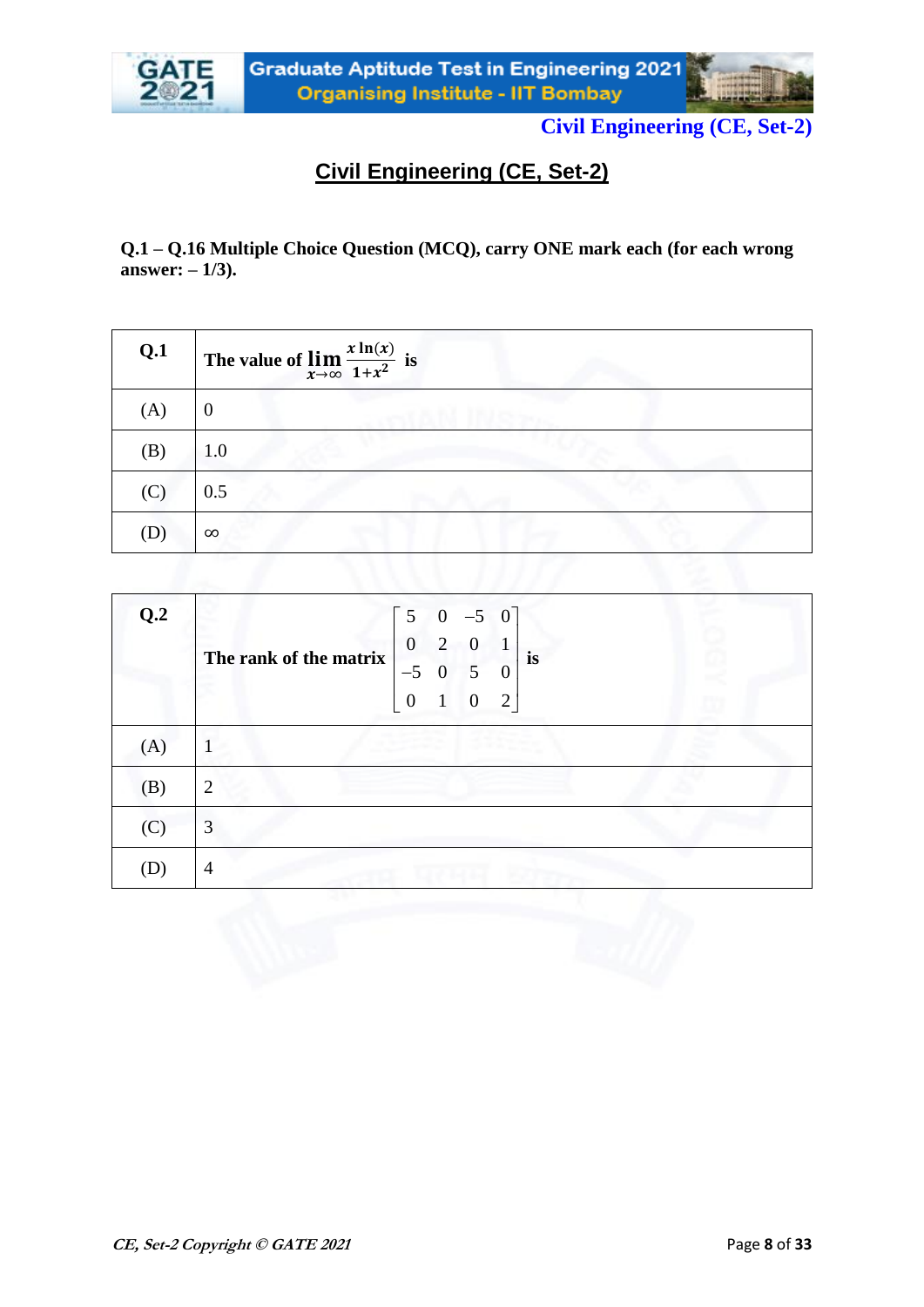



| Q.3 | The unit normal vector to the surface $X^2 + Y^2 + Z^2 - 48 = 0$ at the point (4, 4,<br>$4$ ) is |
|-----|--------------------------------------------------------------------------------------------------|
| (A) | $\frac{1}{\sqrt{2}}, \frac{1}{\sqrt{2}}, \frac{1}{\sqrt{2}}$                                     |
| (B) | $\frac{1}{\sqrt{3}}, \frac{1}{\sqrt{3}}, \frac{1}{\sqrt{3}}$                                     |
| (C) | $\frac{2}{\sqrt{2}}, \frac{2}{\sqrt{2}}, \frac{2}{\sqrt{2}}$                                     |
| (D) | $\frac{1}{\sqrt{5}}, \frac{1}{\sqrt{5}}, \frac{1}{\sqrt{5}}$                                     |
|     |                                                                                                  |

| Q.4 | If A is a square matrix then orthogonality property mandates |
|-----|--------------------------------------------------------------|
| (A) | $AA^T = I$                                                   |
| (B) | $AA^T=0$                                                     |
| (C) | $AA^T = A^{-1}$                                              |
| (D) | $AA^T = A^2$                                                 |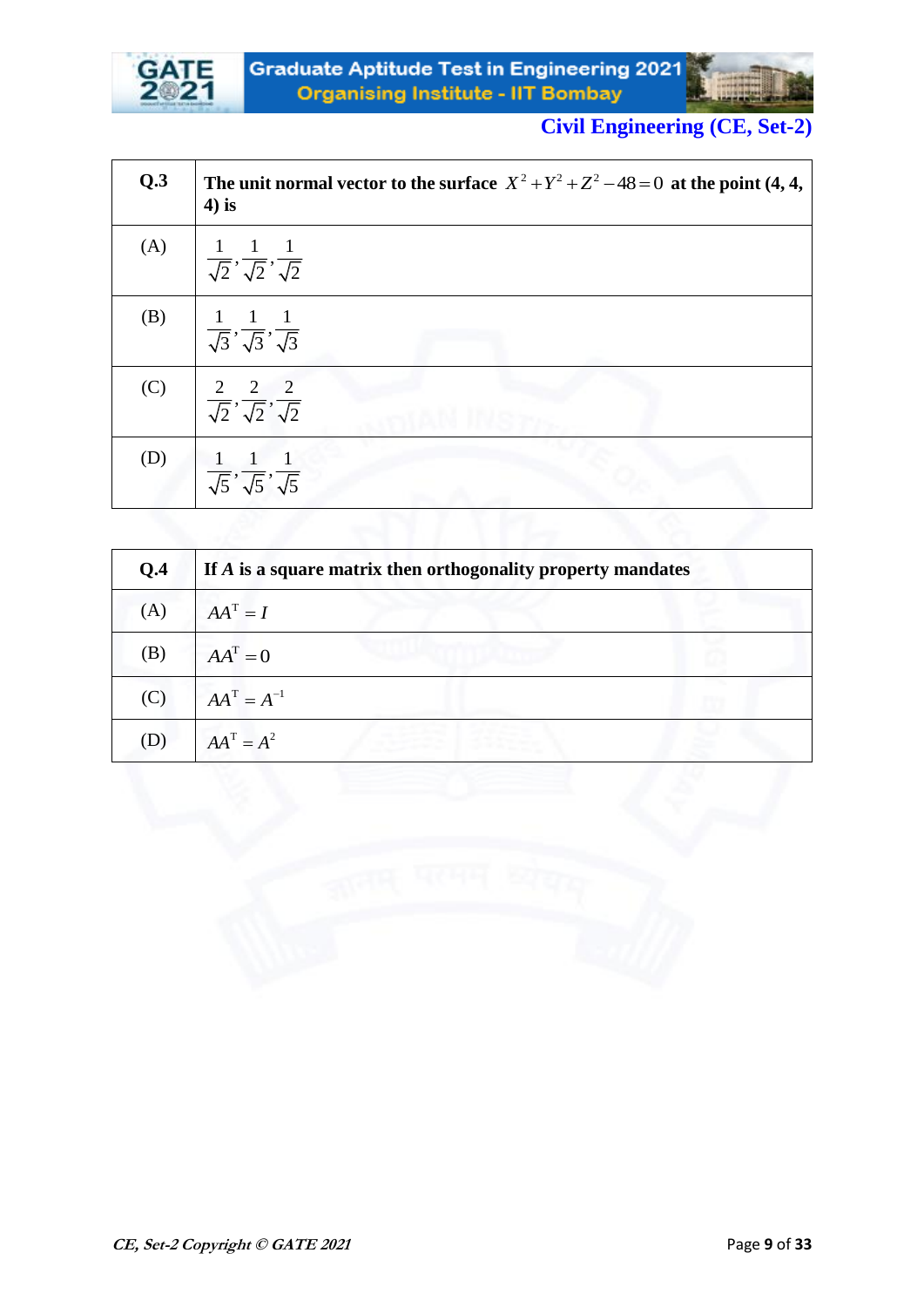



| Q.5 | In general, the CORRECT sequence of surveying operations is                                          |
|-----|------------------------------------------------------------------------------------------------------|
| (A) | Field observations $\rightarrow$ Reconnaissance $\rightarrow$ Data analysis $\rightarrow$ Map making |
| (B) | Data analysis $\rightarrow$ Reconnaissance $\rightarrow$ Field observations $\rightarrow$ Map making |
| (C) | Reconnaissance $\rightarrow$ Field observations $\rightarrow$ Data analysis $\rightarrow$ Map making |
| (D) | Reconnaissance $\rightarrow$ Data analysis $\rightarrow$ Field observations $\rightarrow$ Map making |

| Q.6 | Strain hardening of structural steel means                              |
|-----|-------------------------------------------------------------------------|
| (A) | experiencing higher stress than yield stress with increased deformation |
| (B) | strengthening steel member externally for reducing strain experienced   |
| (C) | strain occurring before plastic flow of steel material                  |
| (D) | decrease in the stress experienced with increasing strain               |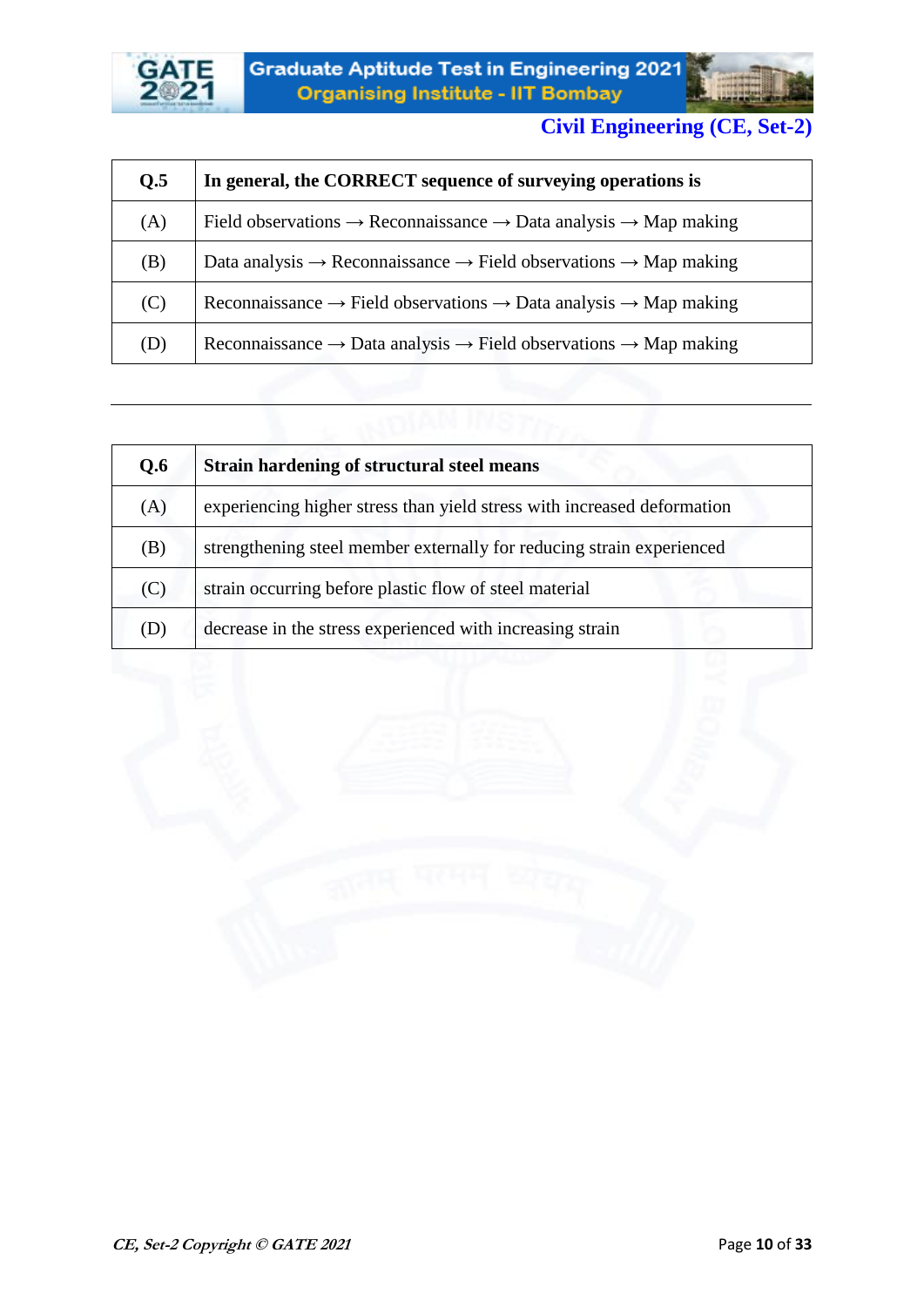

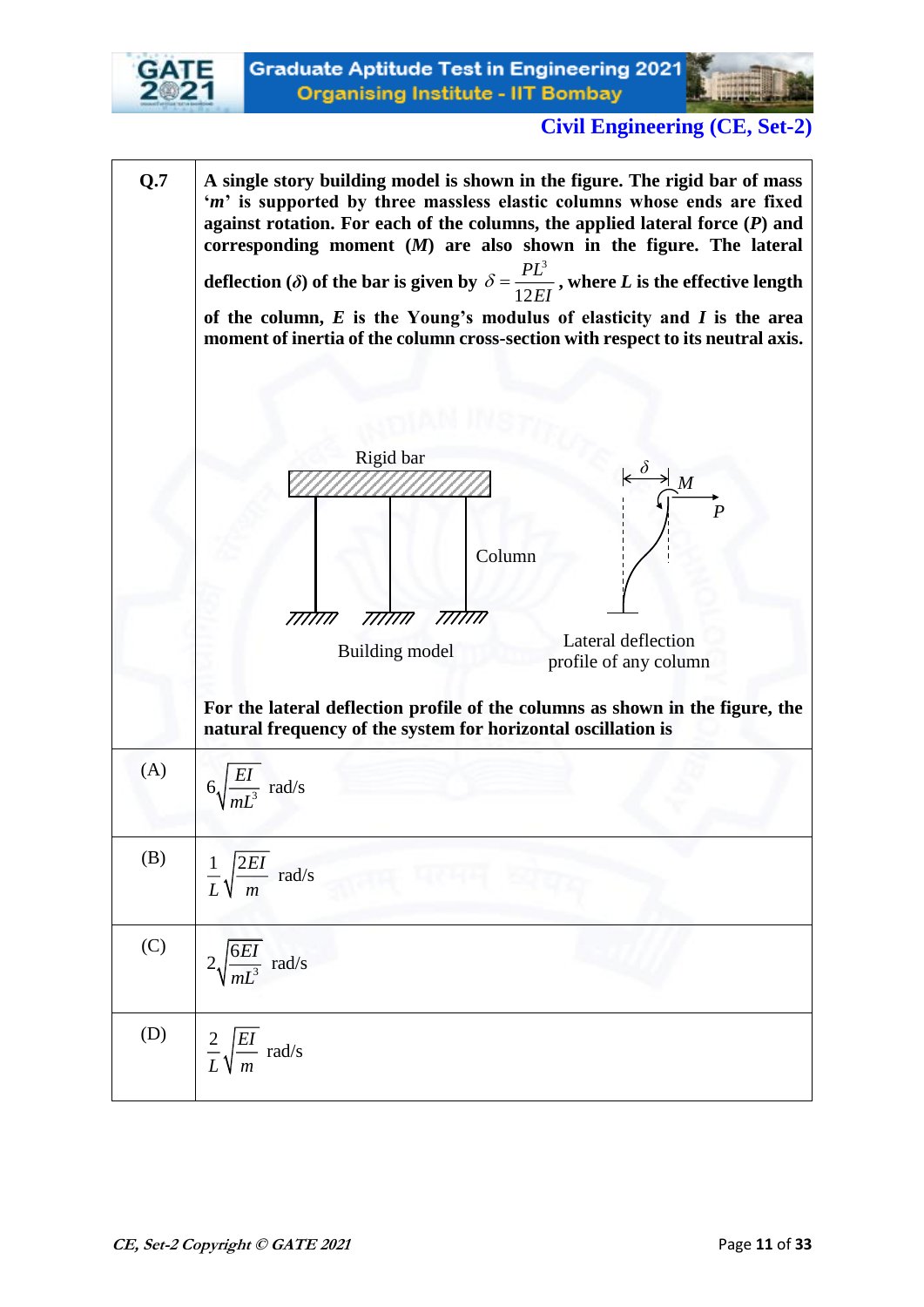



| Q.8 | Seasoning of timber for use in construction is done essentially to |
|-----|--------------------------------------------------------------------|
| (A) | increase strength and durability                                   |
| (B) | smoothen timber surfaces                                           |
| (C) | remove knots from timber logs                                      |
| (D) | cut timber in right season and geometry                            |

| Q.9 | In case of bids in Two-Envelop System, the correct option is         |
|-----|----------------------------------------------------------------------|
| (A) | Technical bid is opened first                                        |
| (B) | Financial bid is opened first                                        |
| (C) | Both (Technical and Financial) bids are opened simultaneously        |
| (D) | Either of the two (Technical and Financial) bids can be opened first |

| Q.10 | The most appropriate triaxial test to assess the long-term stability of an<br>excavated clay slope is |
|------|-------------------------------------------------------------------------------------------------------|
| (A)  | consolidated drained test                                                                             |
| (B)  | unconsolidated undrained test                                                                         |
| (C)  | consolidated undrained test                                                                           |
| (D)  | unconfined compression test                                                                           |

| Q.11 | As per the Unified Soil Classification System (USCS), the type of soil<br>represented by 'MH' is |
|------|--------------------------------------------------------------------------------------------------|
| (A)  | Inorganic silts of high plasticity with liquid limit more than 50%                               |
| (B)  | Inorganic silts of low plasticity with liquid limit less than 50%                                |
| (C)  | Inorganic clays of high plasticity with liquid limit less than 50%                               |
| (D)  | Inorganic clays of low plasticity with liquid limit more than 50%                                |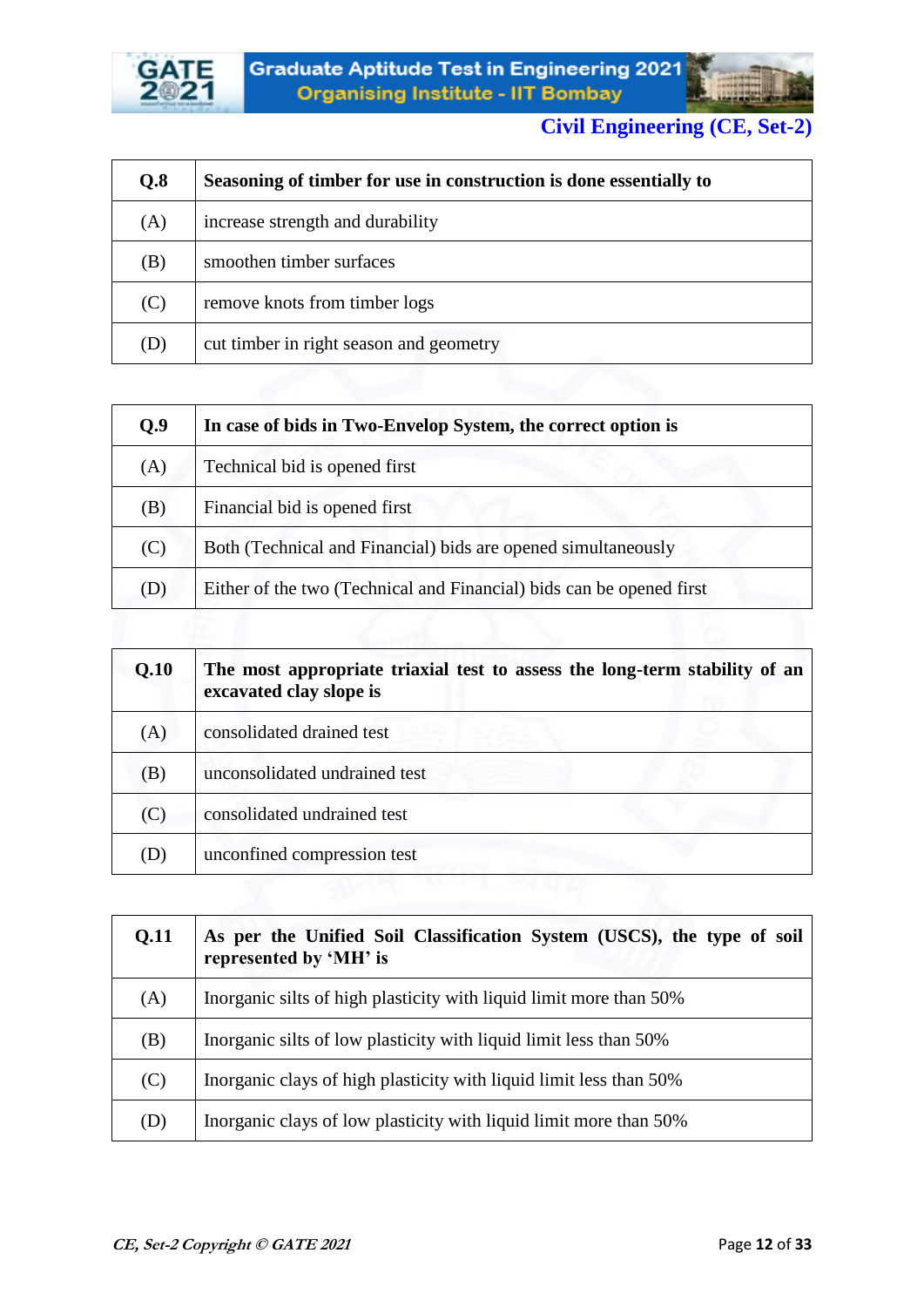



| Q.12 | The ratio of the momentum correction factor to the energy correction factor<br>for a laminar flow in a pipe is                                                                                |
|------|-----------------------------------------------------------------------------------------------------------------------------------------------------------------------------------------------|
| (A)  | $\frac{1}{2}$                                                                                                                                                                                 |
| (B)  | $rac{2}{3}$                                                                                                                                                                                   |
| (C)  | $\mathbf{1}$                                                                                                                                                                                  |
| (D)  | $rac{3}{2}$                                                                                                                                                                                   |
|      |                                                                                                                                                                                               |
| Q.13 | Relationship between traffic speed and density is described using a<br>negatively sloped straight line. If $v_f$ is the free-flow speed then the speed at<br>which the maximum flow occurs is |
| (A)  | $\mathbf{0}$                                                                                                                                                                                  |
| (B)  | $\frac{v_f}{4}$                                                                                                                                                                               |
| (C)  | $\frac{v_f}{2}$                                                                                                                                                                               |
| (D)  | $v_f$                                                                                                                                                                                         |

| <b>O.14</b> | <b>Determine the correctness or otherwise of the following Assertion [a] and the</b><br>Reason [r].                        |
|-------------|----------------------------------------------------------------------------------------------------------------------------|
|             | Assertion [a]: One of the best ways to reduce the amount of solid wastes is to<br>reduce the consumption of raw materials. |
|             | Reason [r]: Solid wastes are seldom generated when raw materials are<br>converted to goods for consumption.                |
| (A)         | Both [a] and [r] are true and [r] is the correct reason for [a]                                                            |
| (B)         | Both [a] and [r] are true but [r] is not the correct reason for [a]                                                        |
| (C)         | Both [a] and [r] are false                                                                                                 |
| (D)         | [a] is true but $[r]$ is false                                                                                             |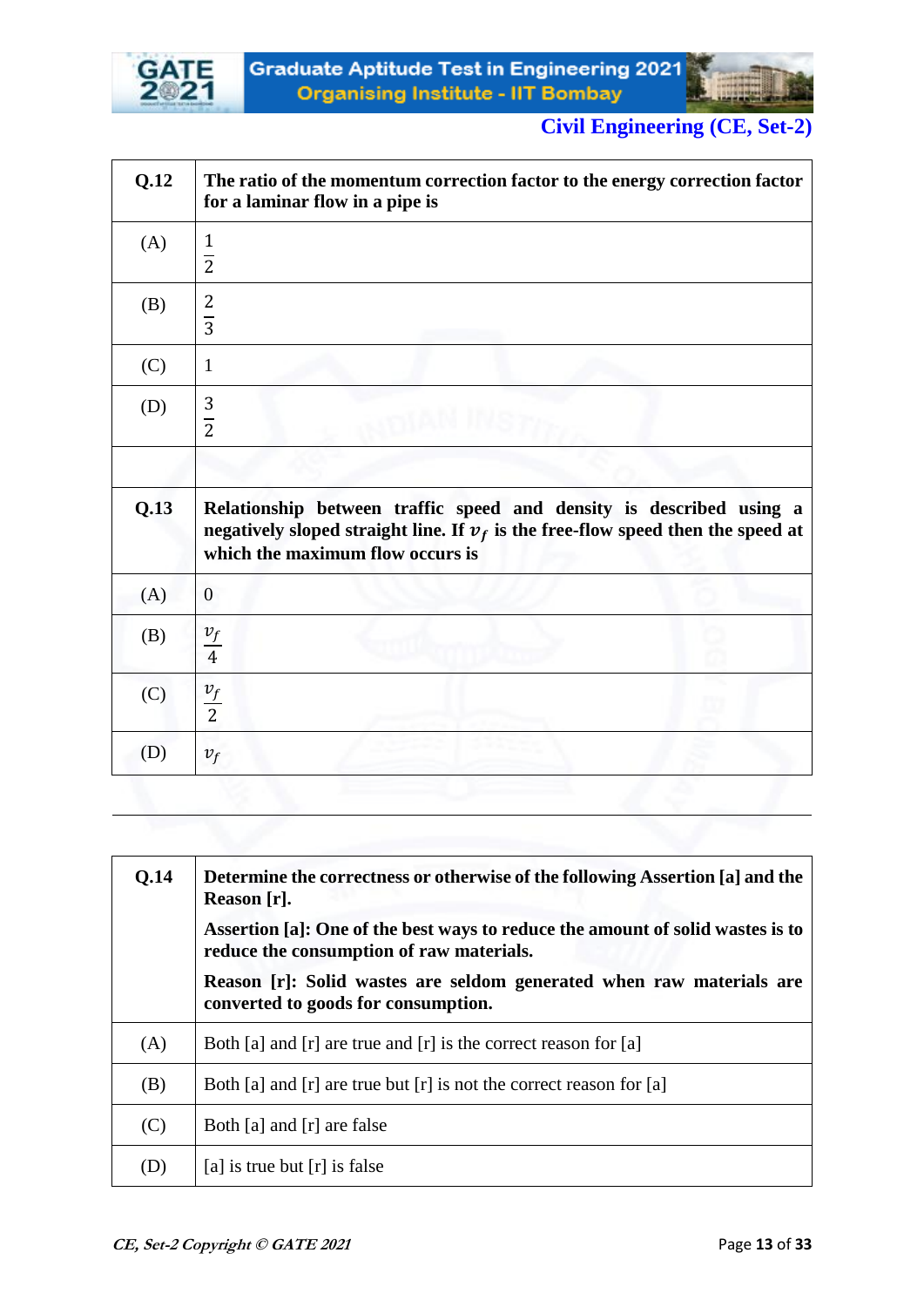



| Q.15 | The hardness of a water sample is measured directly by titration with<br>0.01 M solution of ethylenediamine tetraacetic acid (EDTA) using<br>eriochrome black T (EBT) as an indicator. The EBT reacts and forms<br>complexes with divalent metallic cations present in the water. During<br>titration, the EDTA replaces the EBT in the complex. When the replacement<br>of EBT is complete at the end point of the titration, the colour of the solution<br>changes from |
|------|---------------------------------------------------------------------------------------------------------------------------------------------------------------------------------------------------------------------------------------------------------------------------------------------------------------------------------------------------------------------------------------------------------------------------------------------------------------------------|
| (A)  | blue-green to reddish brown                                                                                                                                                                                                                                                                                                                                                                                                                                               |
| (B)  | blue to colourless                                                                                                                                                                                                                                                                                                                                                                                                                                                        |
| (C)  | reddish brown to pinkish yellow                                                                                                                                                                                                                                                                                                                                                                                                                                           |
| (D)  | wine red to blue                                                                                                                                                                                                                                                                                                                                                                                                                                                          |

| Q.16 | The softening point of bitumen has the same unit as that of |  |
|------|-------------------------------------------------------------|--|
| (A)  | distance                                                    |  |
| (B)  | temperature                                                 |  |
| (C)  | time                                                        |  |
| (D)  | viscosity                                                   |  |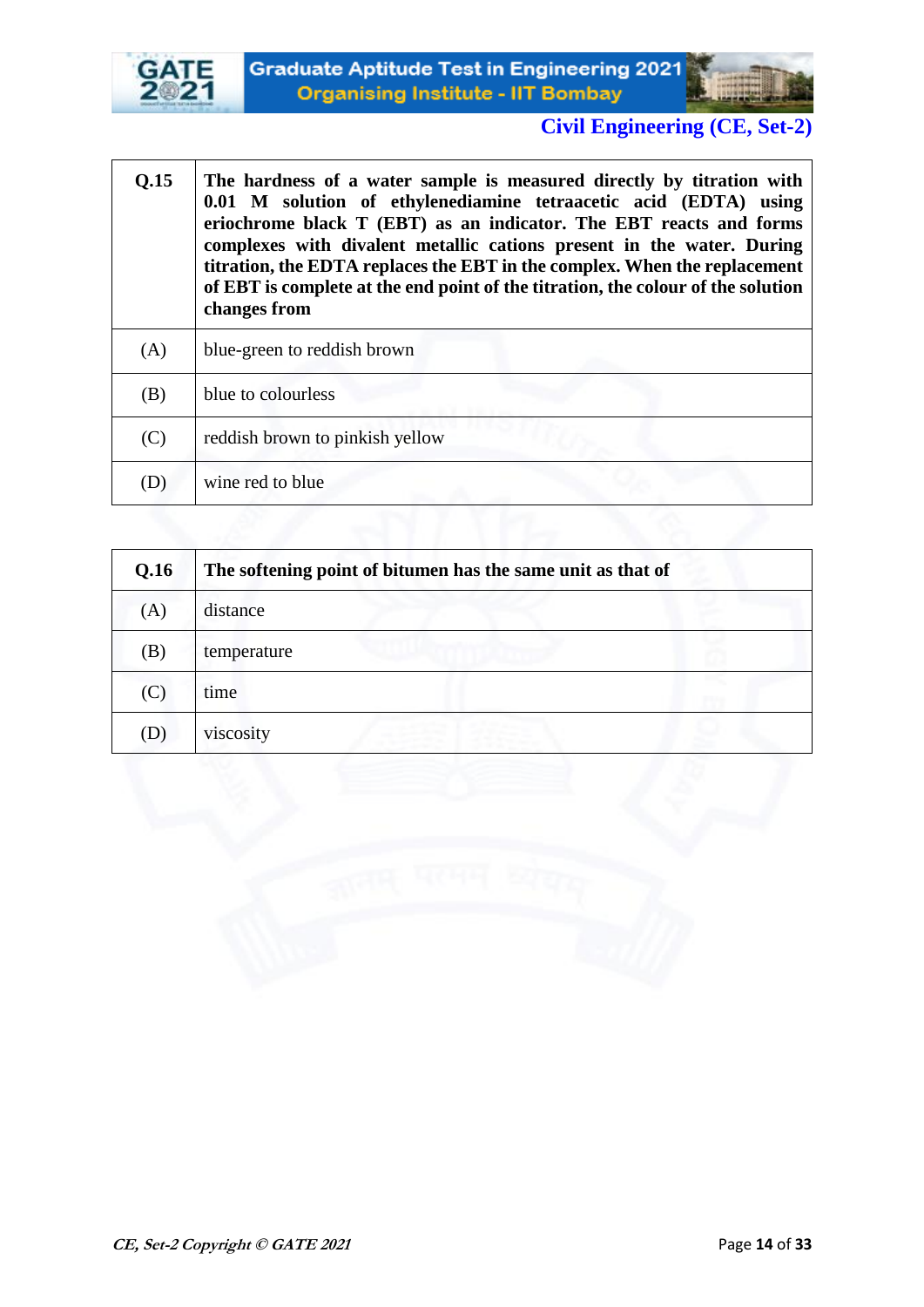



#### **Q.17 Multiple Select Question (MSQ), carry ONE mark (no negative marks).**

| Q.17 | Which of the following statement(s) is/are correct?                                                                                                                                     |
|------|-----------------------------------------------------------------------------------------------------------------------------------------------------------------------------------------|
| (A)  | Increased levels of carbon monoxide in the indoor environment result in the<br>formation of carboxyhemoglobin and the long term exposure becomes a cause of<br>cardiovascular diseases. |
| (B)  | Volatile organic compounds act as one of the precursors to the formation of<br>photochemical smog in the presence of sunlight.                                                          |
| (C)  | Long term exposure to the increased level of photochemical smog becomes a<br>cause of chest constriction and irritation of the mucous membrane.                                         |
| (D)  | Increased levels of volatile organic compounds in the indoor environment will<br>result in the formation of photochemical smog which is a cause of cardiovascular<br>diseases.          |

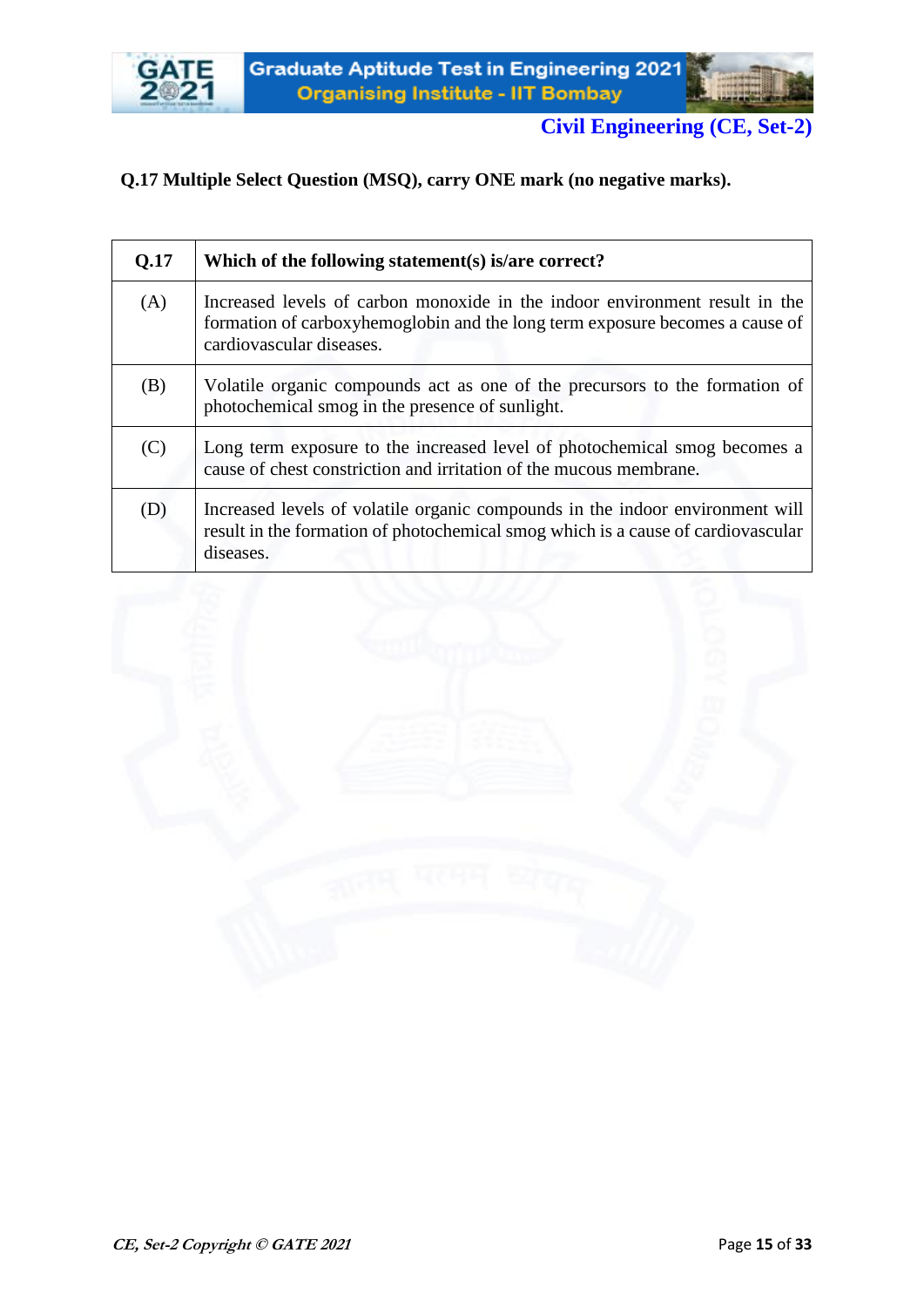#### **Q.18 – Q.25 Numerical Answer Type (NAT), carry ONE mark each (no negative marks).**

| The value (round off to one decimal place) of $\int_{-1}^{1} x e^{ x } dx$ is |
|-------------------------------------------------------------------------------|
|                                                                               |

**Q.19 A solid circular torsional member OPQ is subjected to torsional moments as shown in the figure (not to scale). The yield shear strength of the constituent material is 160 MPa. The absolute maximum shear stress in the member (in MPa,** *round off to one decimal place*) is 1 kN.m 2 kN.m 0.1 m 0.08 m 1 m 1 m 1 m 1 m O P Q



| 0.21 | The internal $(d_i)$ and external $(d_o)$ diameters of a Shelby sampler are 48 |
|------|--------------------------------------------------------------------------------|
|      | mm and 52 mm, respectively. The area ratio $(A_r)$ of the sampler (in %,       |
|      | round off to two decimal places) is                                            |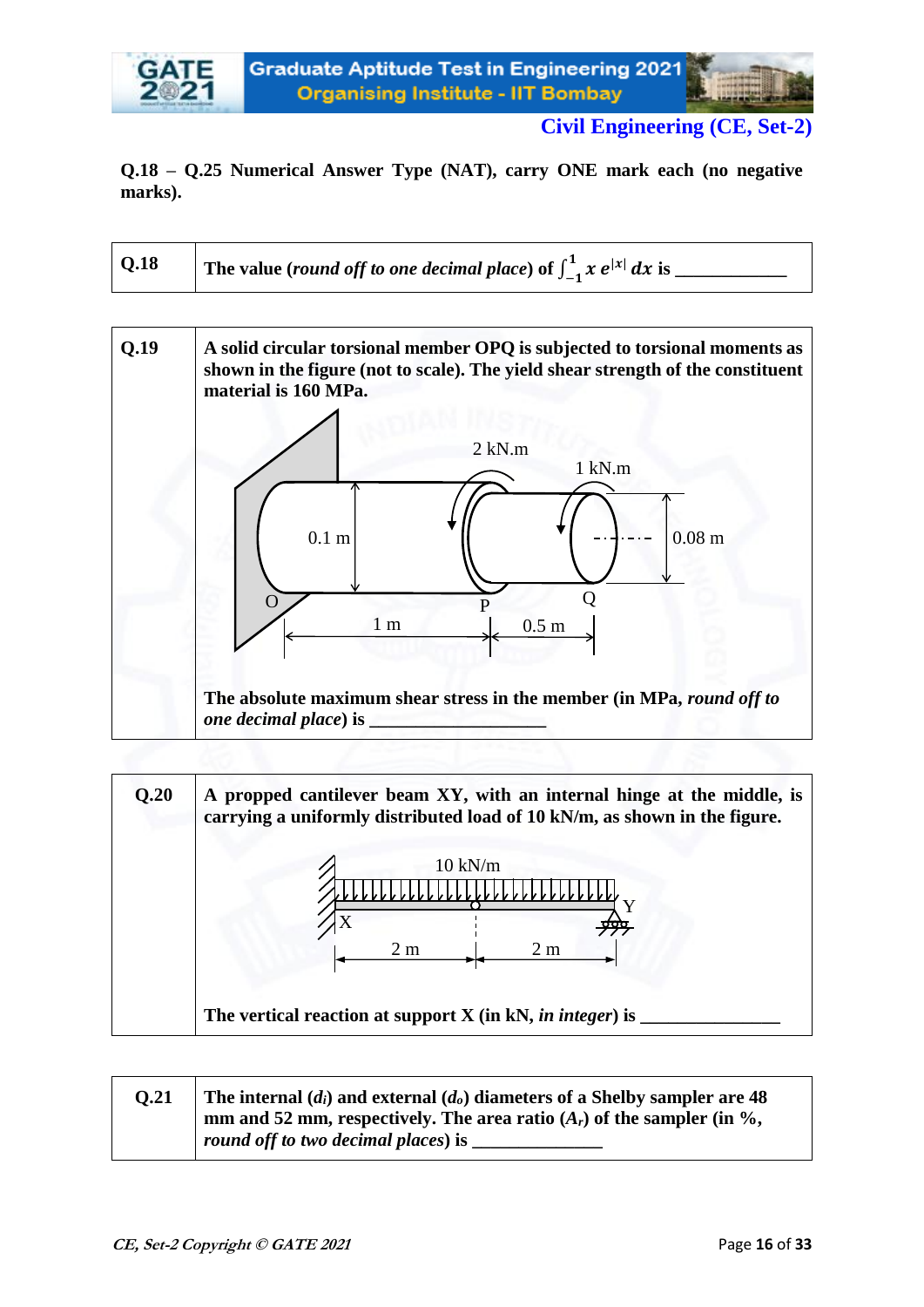



| 0.22 | A 12-hour unit hydrograph (of 1 cm excess rainfall) of a catchment is of a                 |
|------|--------------------------------------------------------------------------------------------|
|      | triangular shape with a base width of 144 hour and a peak discharge of 23                  |
|      | $m3/s$ . The area of the catchment (in km <sup>2</sup> , round off to the nearest integer) |
|      | <b>18</b>                                                                                  |

| 0.23 | A lake has a maximum depth of 60 m. If the mean atmospheric pressure in<br>the lake region is 91 kPa and the unit weight of the lake water is 9790 N/m <sup>3</sup> , |
|------|-----------------------------------------------------------------------------------------------------------------------------------------------------------------------|
|      | the absolute pressure (in kPa, <i>round off to two decimal places</i> ) at the<br>maximum depth of the lake is                                                        |

| O.24 | In a three-phase signal system design for a four-leg intersection, the critical |
|------|---------------------------------------------------------------------------------|
|      | flow ratios for each phase are 0.18, 0.32, and 0.22. The total loss time in     |
|      | each of the phases is 2 s. As per Webster's formula, the optimal cycle          |
|      | length (in s, round off to the nearest integer) is                              |

|  | and the values reported are given below. |                |                                  |
|--|------------------------------------------|----------------|----------------------------------|
|  | <b>Surveyor</b>                          | Angle $\theta$ | <b>Number of</b><br>observations |
|  |                                          | 36°30'         |                                  |
|  | 2                                        | 36°00'         | 3                                |
|  | 3                                        | 35°30'         | 8                                |
|  | 4                                        | 36°30'         | 4                                |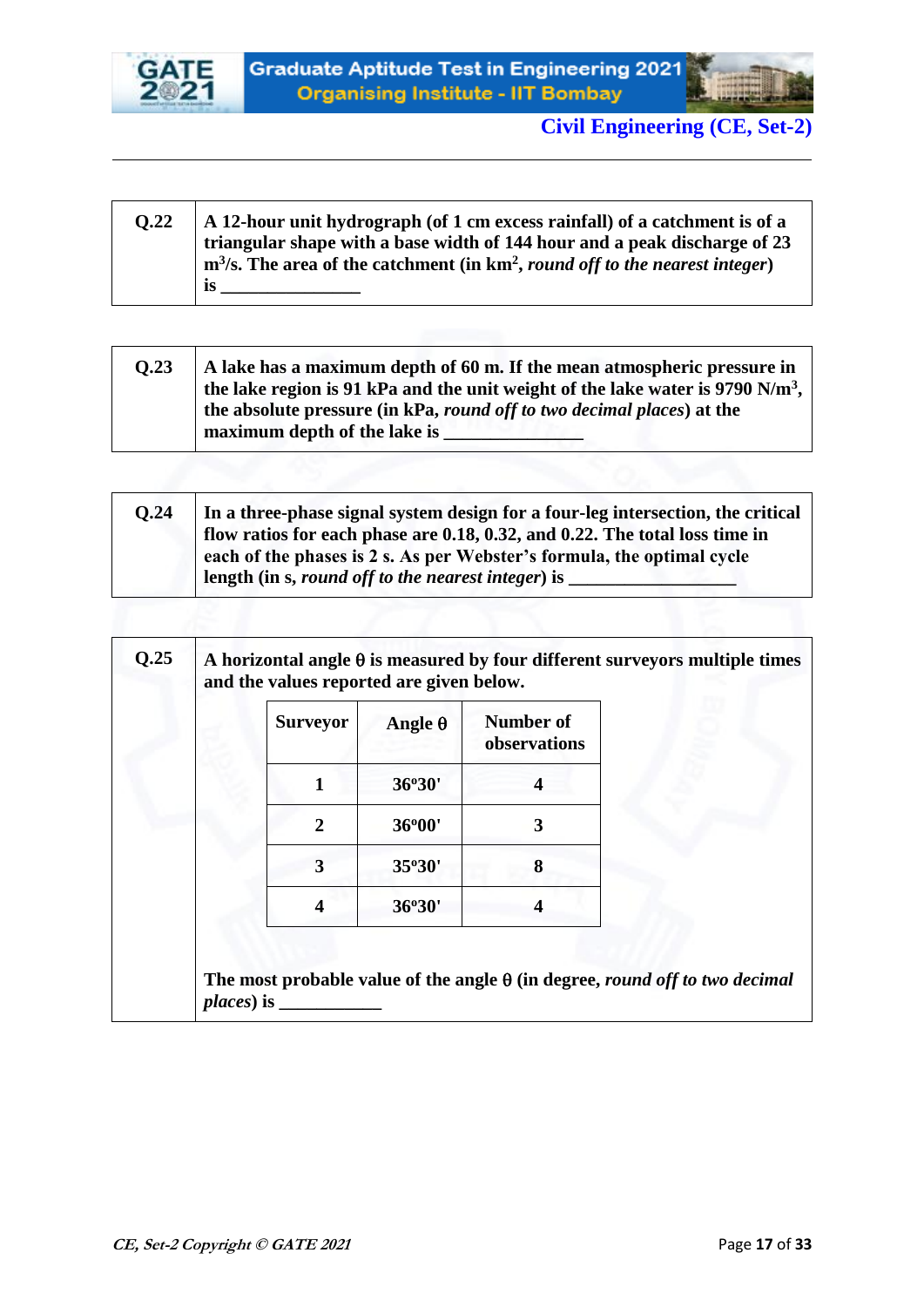

#### **Q.26 – Q.35 Multiple Choice Question (MCQ), carry TWO mark each (for each wrong answer: – 2/3).**

| Q.26 | If <i>k</i> is a constant, the general solution of $\frac{dy}{dx} - \frac{y}{x} = 1$ will be in the form of |
|------|-------------------------------------------------------------------------------------------------------------|
| (A)  | $y = x \ln(kx)$                                                                                             |
| (B)  | $y = k \ln(kx)$                                                                                             |
| (C)  | $y = x \ln(x)$                                                                                              |
| (D)  | $y = xk\ln(k)$                                                                                              |

| Q.27 | The smallest eigenvalue and the corresponding eigenvector of the matrix<br>$\begin{bmatrix} 2 & -2 \\ -1 & 6 \end{bmatrix}$ , respectively, are |
|------|-------------------------------------------------------------------------------------------------------------------------------------------------|
| (A)  | 1.55 and $\begin{Bmatrix} 2.00 \\ 0.45 \end{Bmatrix}$                                                                                           |
| (B)  | 2.00 and $\begin{Bmatrix} 1.00 \\ 1.00 \end{Bmatrix}$                                                                                           |
| (C)  | 1.55 and $\begin{cases} -2.55 \\ -0.45 \end{cases}$                                                                                             |
| (D)  | 1.55 and $\begin{Bmatrix} 2.00 \\ -0.45 \end{Bmatrix}$                                                                                          |
|      |                                                                                                                                                 |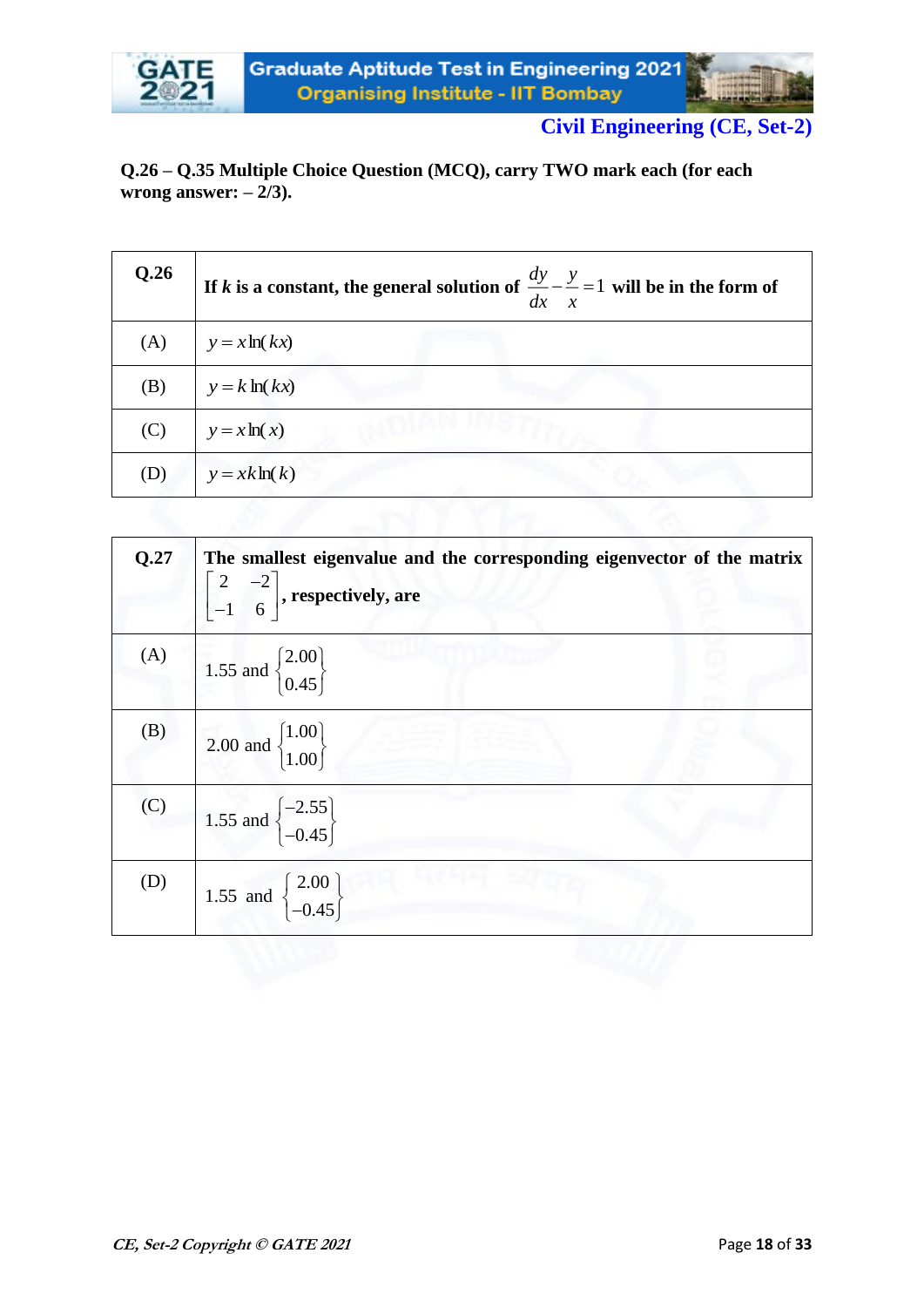

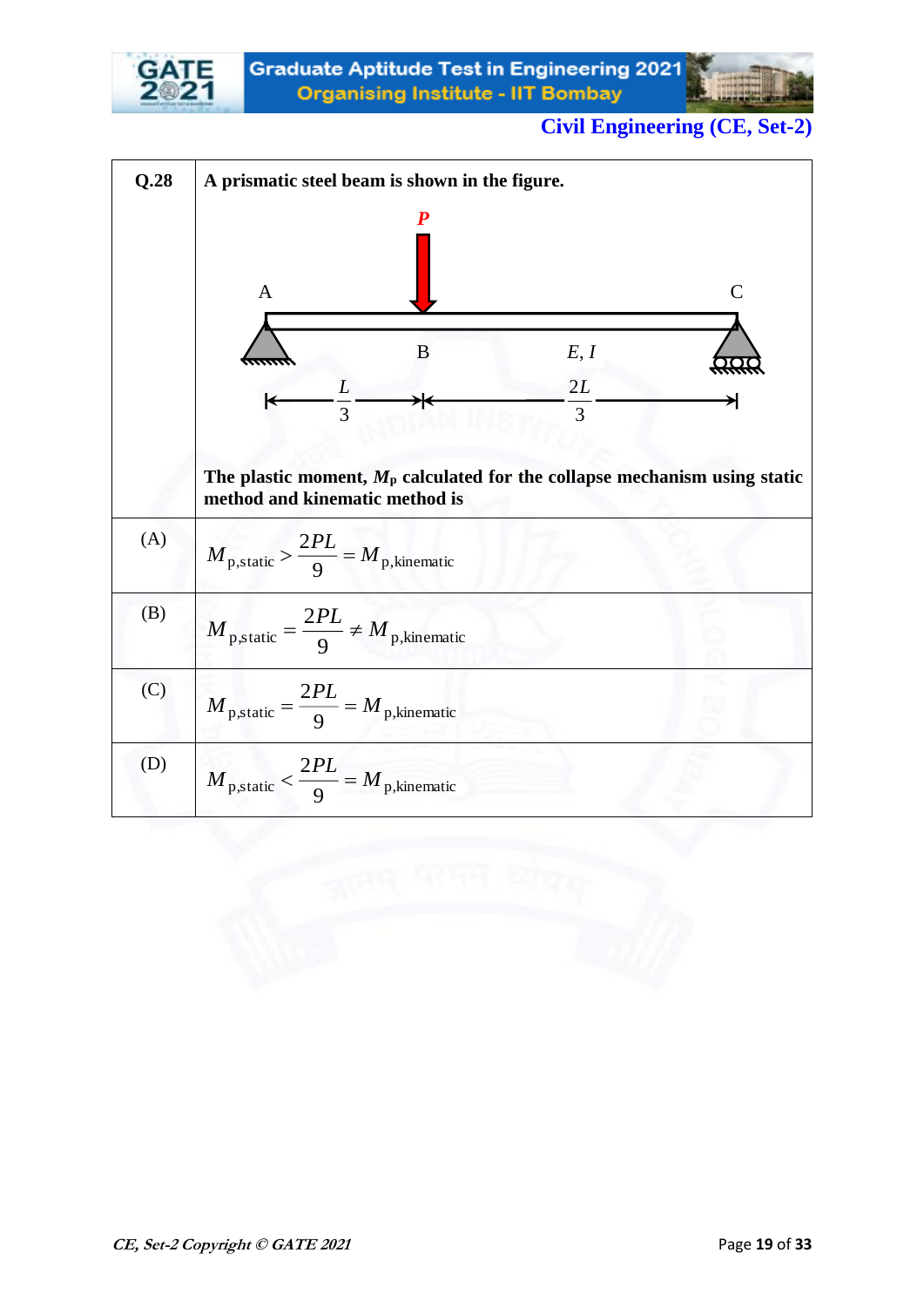

**Q.29 A frame EFG is shown in the figure. All members are prismatic and have equal flexural rigidity. The member FG carries a uniformly distributed load**  *w* **per unit length. Axial deformation of any member is neglected. Considering the joint F being rigid, the support reaction at G is**  (A) 0.375 *wL* (B) 0.453 *wL*  $(C)$  0.482 *wL* (D) 0.500 *wL w*  G F 2 *L*E *L*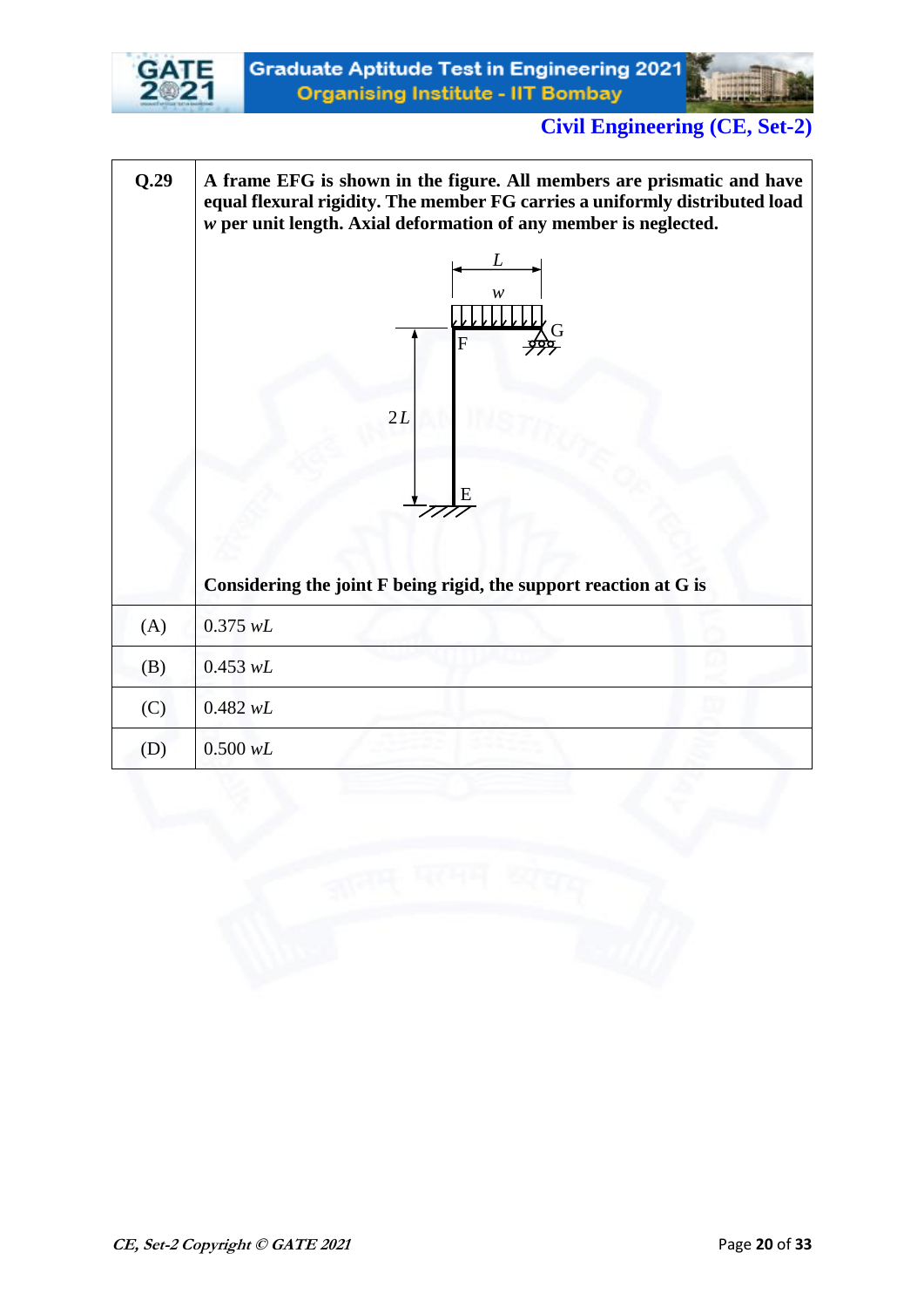

 $\top$ 

 $\overline{\phantom{a}}$ 

# **Civil Engineering (CE, Set-2)**

 $\overline{\phantom{0}}$ 

| Q.30 | A clay layer of thickness H has a preconsolidation pressure $p_c$ and an initial<br>void ratio $e_0$ . The initial effective overburden stress at the mid-height of the<br>layer is $p_0$ . At the same location, the increment in effective stress due to<br>applied external load is $\Delta p$ . The compression and swelling indices of the clay<br>are $C_c$ and $C_s$ , respectively. If $p_0 < p_c < (p_0 + \Delta p)$ , then the correct<br>expression to estimate the consolidation settlement $(s_c)$ of the clay layer is |
|------|--------------------------------------------------------------------------------------------------------------------------------------------------------------------------------------------------------------------------------------------------------------------------------------------------------------------------------------------------------------------------------------------------------------------------------------------------------------------------------------------------------------------------------------|
| (A)  | $s_c = \frac{H}{1+e_0} C_c \log \frac{p_c}{p_0} + C_s \log \frac{p_0 + \Delta p}{p_c}$                                                                                                                                                                                                                                                                                                                                                                                                                                               |
| (B)  | $s_c = \frac{H}{1+e_0} C_s \log \frac{p_c}{p_0} + C_c \log \frac{p_0 + \Delta p}{p_c}$                                                                                                                                                                                                                                                                                                                                                                                                                                               |
| (C)  | $s_c = \frac{H}{1+e_0} \left[ C_c \log \frac{p_0}{p_c} + C_s \log \frac{p_0 + \Delta p}{p_c} \right]$                                                                                                                                                                                                                                                                                                                                                                                                                                |
| (D)  | $s_c = \frac{H}{1+e_0} \left[ C_s \log \frac{p_0}{p_c} + C_c \log \frac{p_0 + \Delta p}{p_c} \right]$                                                                                                                                                                                                                                                                                                                                                                                                                                |

| Q.31 | A rectangular open channel of 6 m width is carrying a discharge of 20 $m3/s$ .<br>Consider the acceleration due to gravity as $9.81 \text{ m/s}^2$ and assume water as<br>incompressible and inviscid. The depth of flow in the channel at which the<br>specific energy of the flowing water is minimum for the given discharge will<br>then be |
|------|-------------------------------------------------------------------------------------------------------------------------------------------------------------------------------------------------------------------------------------------------------------------------------------------------------------------------------------------------|
| (A)  | $0.82 \text{ m}$                                                                                                                                                                                                                                                                                                                                |
| (B)  | 1.04 <sub>m</sub>                                                                                                                                                                                                                                                                                                                               |
| (C)  | $2.56 \text{ m}$                                                                                                                                                                                                                                                                                                                                |
| (D)  | $3.18 \text{ m}$                                                                                                                                                                                                                                                                                                                                |

EL ABBREAL AS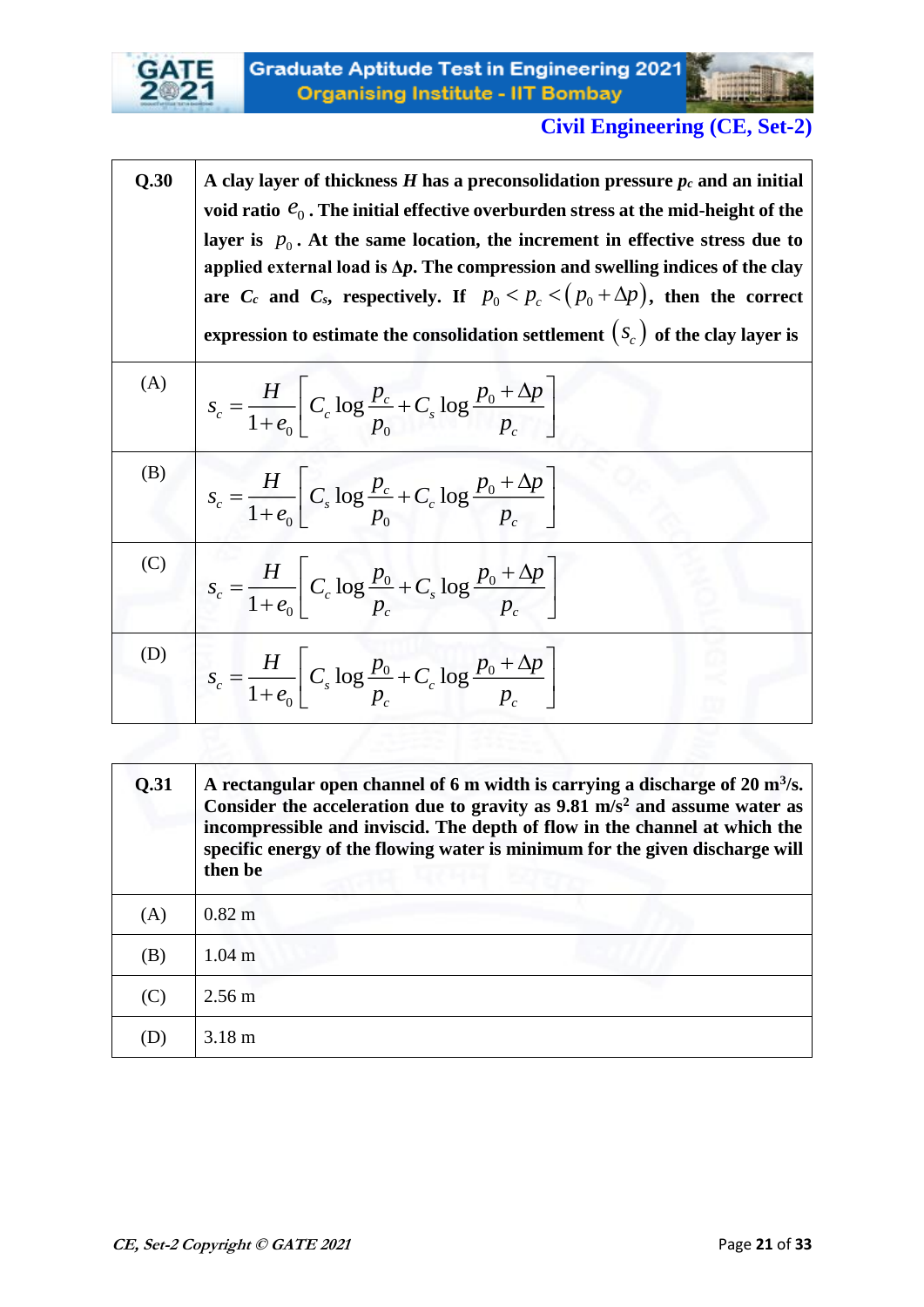



| Q.32 | Read the statements given below.                                                                                                                         |
|------|----------------------------------------------------------------------------------------------------------------------------------------------------------|
|      | (i) Value of the wind profile exponent for the 'very unstable' atmosphere<br>is smaller than the wind profile exponent for the 'neutral' atmosphere.     |
|      | (ii) Downwind concentration of air pollutants due to an elevated point<br>source will be inversely proportional to the wind speed.                       |
|      | (iii)Value of the wind profile exponent for the 'neutral' atmosphere is<br>smaller than the wind profile exponent for the 'very unstable'<br>atmosphere. |
|      | (iv) Downwind concentration of air pollutants due to an elevated point<br>source will be directly proportional to the wind speed.                        |
|      | Select the correct option.                                                                                                                               |
| (A)  | (i) is False and (iii) is True                                                                                                                           |
| (B)  | $(i)$ is True and $(iv)$ is True                                                                                                                         |
| (C)  | (ii) is False and (iii) is False                                                                                                                         |
| (D)  | (iii) is False and (iv) is False                                                                                                                         |
|      |                                                                                                                                                          |

| Q.33<br>A water filtration unit is made of uniform-size sand particles of 0.4 mm<br>diameter with a shape factor of 0.84 and specific gravity of 2.55. The depth<br>of the filter bed is 0.70 m and the porosity is 0.35. The filter bed is to be<br>expanded to a porosity of 0.65 by hydraulic backwash. If the terminal<br>settling velocity of sand particles during backwash is 4.5 cm/s, the required<br>backwash velocity is |                         |
|-------------------------------------------------------------------------------------------------------------------------------------------------------------------------------------------------------------------------------------------------------------------------------------------------------------------------------------------------------------------------------------------------------------------------------------|-------------------------|
| (A)                                                                                                                                                                                                                                                                                                                                                                                                                                 | $5.79\times10^{-3}$ m/s |
| (B)                                                                                                                                                                                                                                                                                                                                                                                                                                 | $6.35\times10^{-3}$ m/s |
| (C)                                                                                                                                                                                                                                                                                                                                                                                                                                 | $0.69$ cm/s             |
| (D)                                                                                                                                                                                                                                                                                                                                                                                                                                 | $0.75$ cm/s             |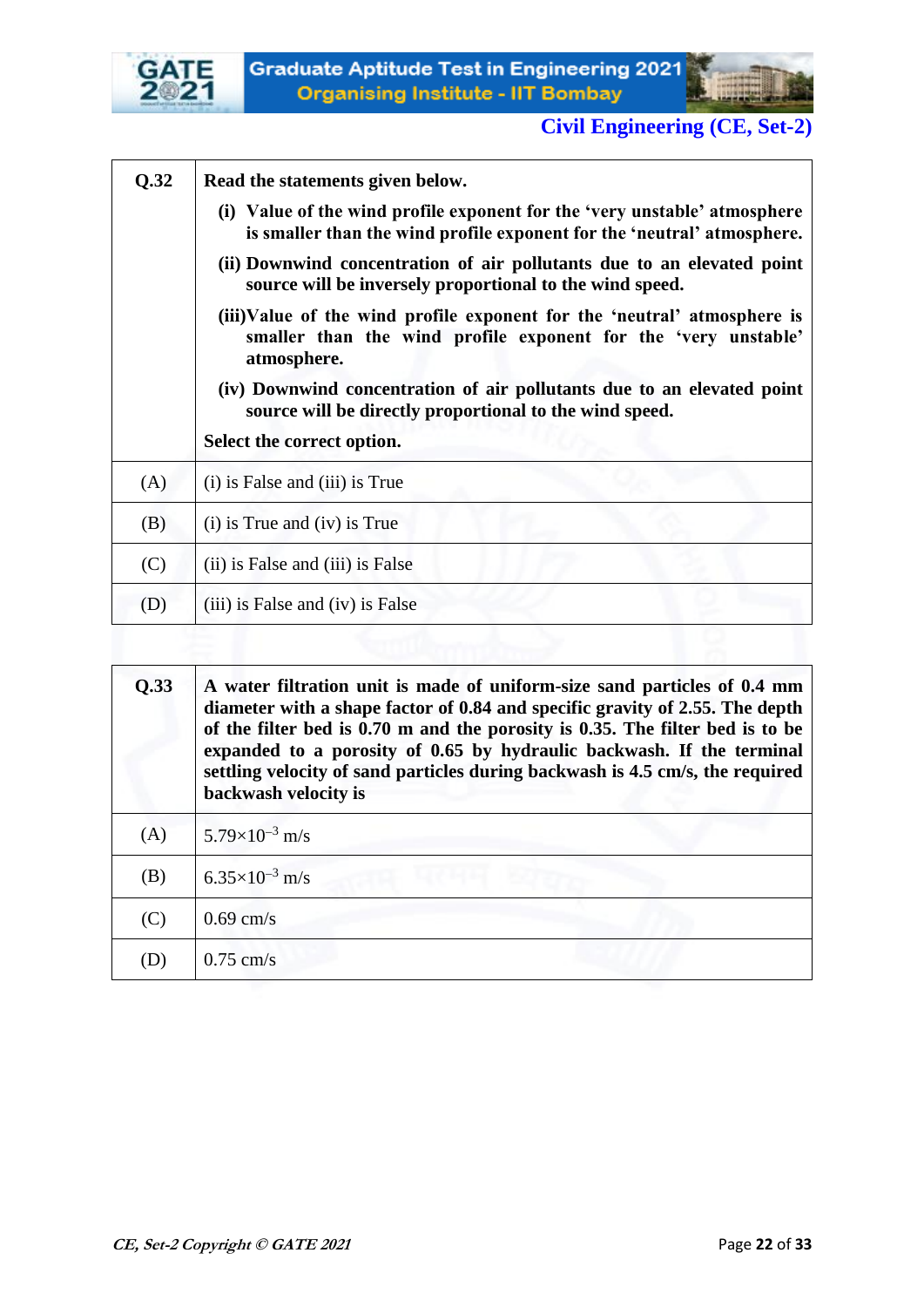



| <b>O.34</b> | For a given traverse, latitudes and departures are calculated and it is found<br>that sum of latitudes is equal to $+2.1$ m and the sum of departures is equal to<br>-2.8 m. The length and bearing of the closing error, respectively, are |
|-------------|---------------------------------------------------------------------------------------------------------------------------------------------------------------------------------------------------------------------------------------------|
| (A)         | 3.50 m and $53^{\circ}7'48''$ NW                                                                                                                                                                                                            |
| (B)         | 2.45 m and $53^{\circ}7'48''$ NW                                                                                                                                                                                                            |
| (C)         | $0.35$ m and $53.13^{\circ}$ SE                                                                                                                                                                                                             |
| (D)         | 3.50 m and $53.13^{\circ}$ SE                                                                                                                                                                                                               |
|             |                                                                                                                                                                                                                                             |

| Q.35 | From laboratory investigations, the liquid limit, plastic limit, natural<br>moisture content and flow index of a soil specimen are obtained as 60%,<br>27%, 32% and 27, respectively. The corresponding toughness index and<br>liquidity index of the soil specimen, respectively, are |
|------|----------------------------------------------------------------------------------------------------------------------------------------------------------------------------------------------------------------------------------------------------------------------------------------|
| (A)  | 0.15 and 1.22                                                                                                                                                                                                                                                                          |
| (B)  | $0.19$ and $6.60$                                                                                                                                                                                                                                                                      |
| (C)  | 1.22 and 0.15                                                                                                                                                                                                                                                                          |
| (D)  | 6.60 and 0.19                                                                                                                                                                                                                                                                          |

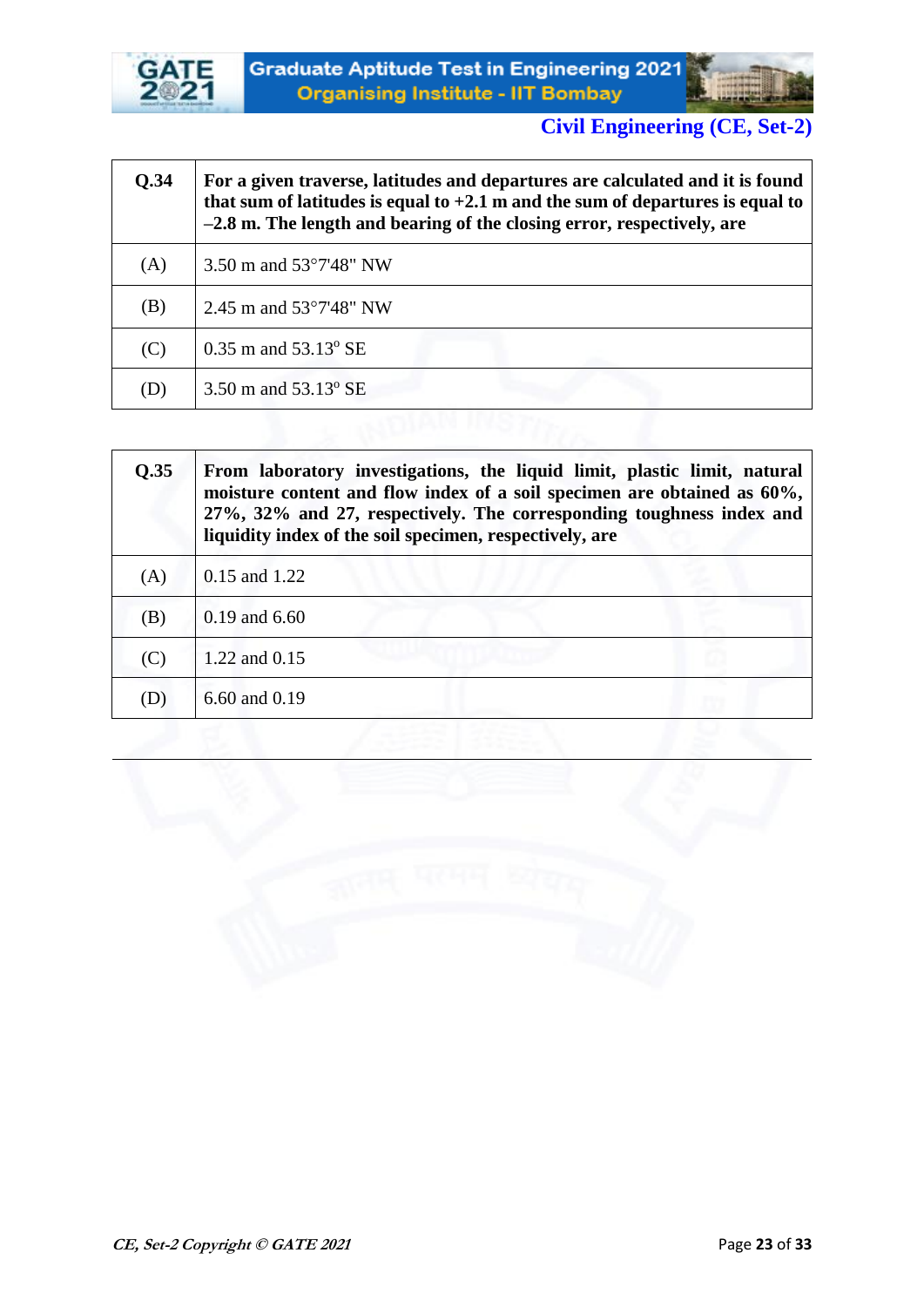



**Q.36 – Q.55 Numerical Answer Type (NAT), carry TWO mark each (no negative marks).**

| <b>Q.36</b> | A function is defined in Cartesian coordinate system as $f(x, y) = xe^y$ . The                                                                                                |
|-------------|-------------------------------------------------------------------------------------------------------------------------------------------------------------------------------|
|             | value of the directional derivative of the function (in integer) at the point (2,<br>$\theta$ ) along the direction of the straight line segment from point $(2, 0)$ to point |
|             |                                                                                                                                                                               |

| Q.37 | An elevated cylindrical water storage tank is shown in the figure. The tank<br>has inner diameter of 1.5 m. It is supported on a solid steel circular column<br>of diameter 75 mm and total height $(L)$ of 4 m. Take, water density =<br>1000 kg/m <sup>3</sup> and acceleration due to gravity = 10 m/s <sup>2</sup> . |
|------|--------------------------------------------------------------------------------------------------------------------------------------------------------------------------------------------------------------------------------------------------------------------------------------------------------------------------|
|      |                                                                                                                                                                                                                                                                                                                          |
|      |                                                                                                                                                                                                                                                                                                                          |
|      |                                                                                                                                                                                                                                                                                                                          |
|      | E, I                                                                                                                                                                                                                                                                                                                     |
|      |                                                                                                                                                                                                                                                                                                                          |
|      | If elastic modulus $(E)$ of steel is 200 GPa, ignoring self-weight of the tank,<br>for the supporting steel column to remain unbuckled, the maximum depth<br>$(h)$ of the water permissible (in m, round off to one decimal place)<br>is                                                                                 |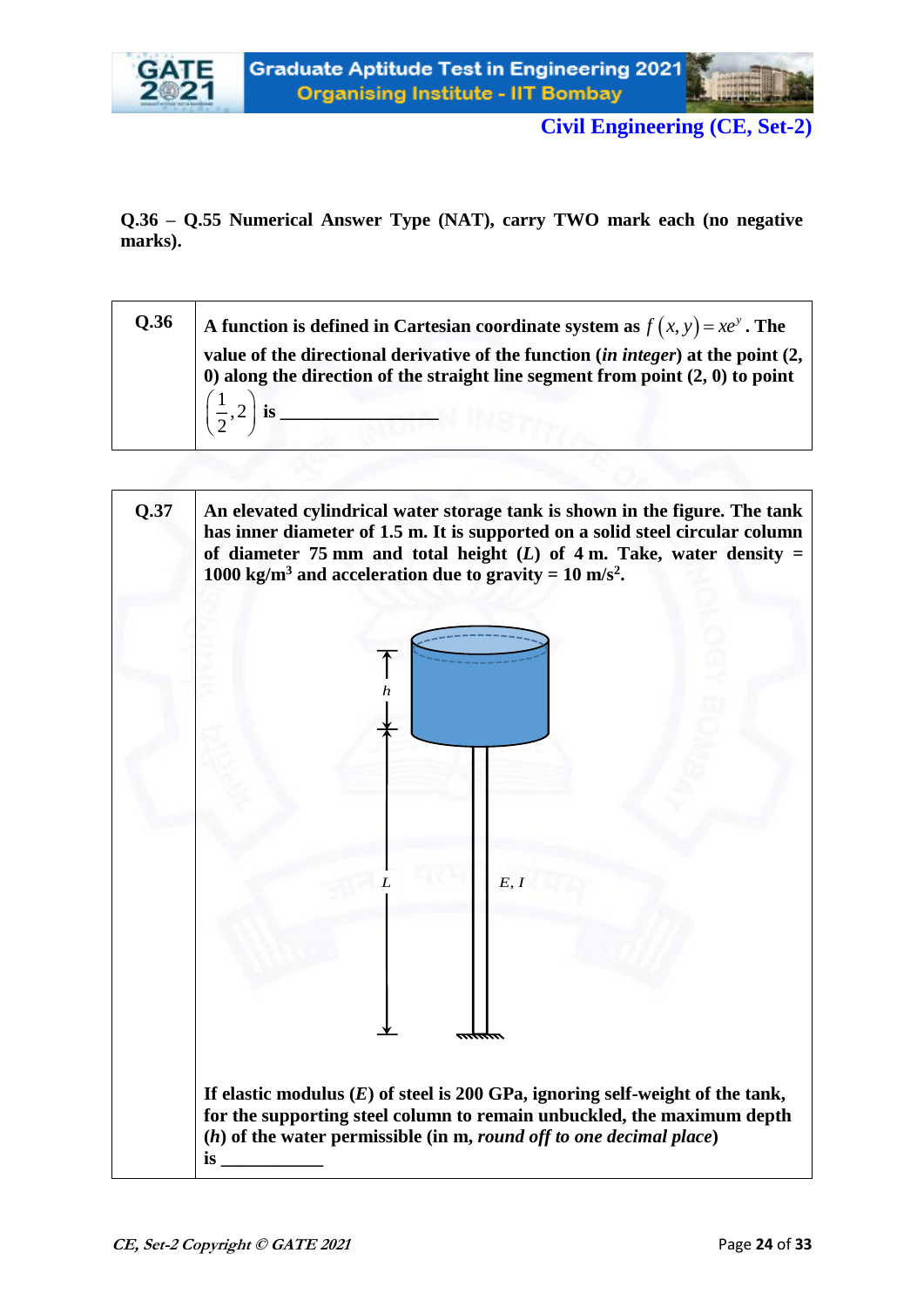

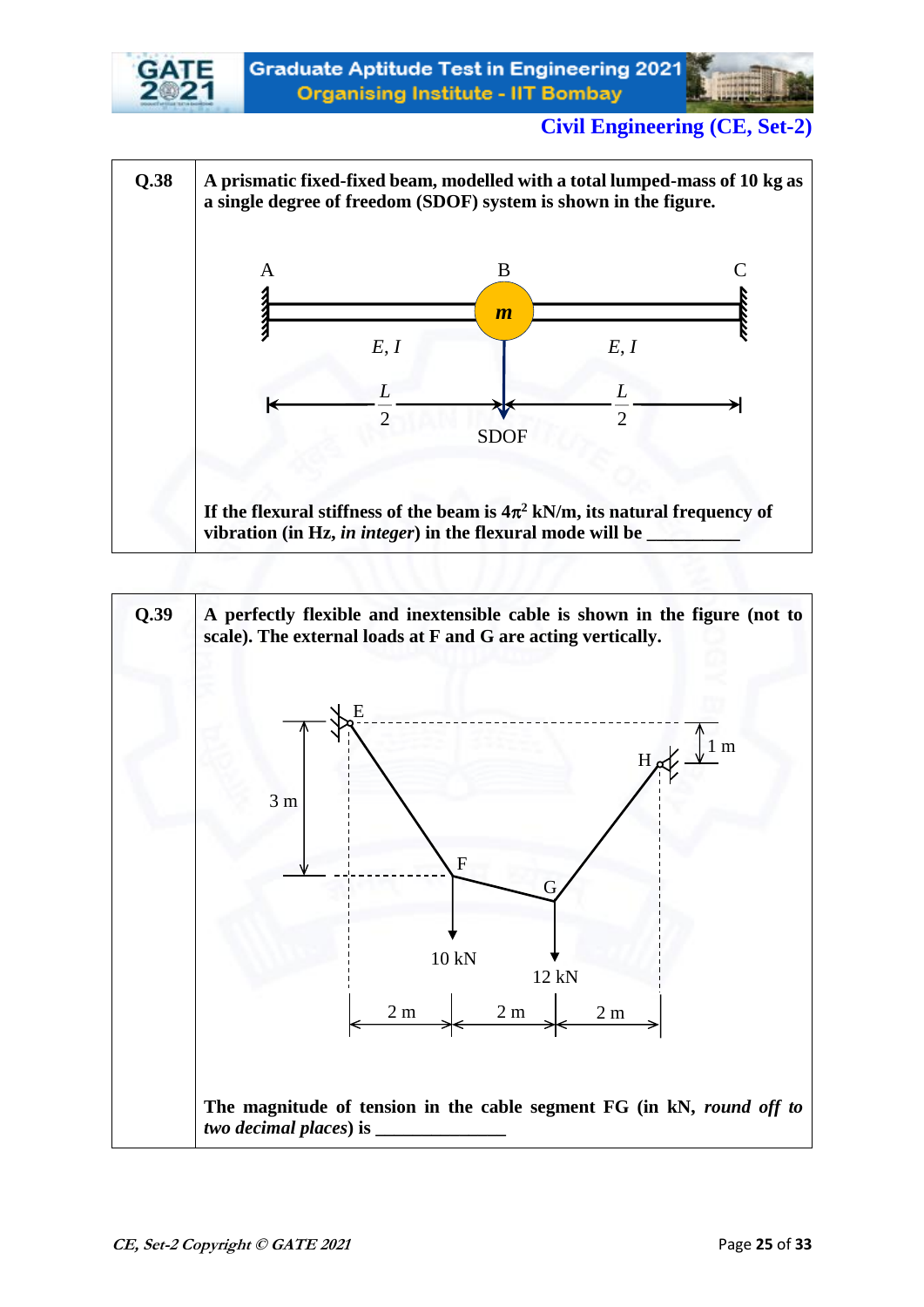



- **Q.40 A fire hose nozzle directs a steady stream of water of velocity 50 m/s at an angle of 45° above the horizontal. The stream rises initially but then eventually falls to the ground. Assume water as incompressible and inviscid. Consider the density of air and the air friction as negligible, and assume the acceleration due to gravity as**  2 9.81 m/s **. The maximum height (in m,** *round off to two decimal places***) reached by the stream above the**  hose nozzle will then be
- **Q.41 A rectangular cross-section of a reinforced concrete beam is shown in the figure. The diameter of each reinforcing bar is 16 mm. The values of modulus of elasticity of concrete and steel are 2.0×10<sup>4</sup> MPa and 2.1×10<sup>5</sup> MPa, respectively. The distance of the centroidal axis from the centerline of the reinforcement (***x***) for the uncracked section (in mm,** *round off to one decimal place***) is \_\_\_\_\_\_\_\_\_\_\_\_\_\_\_\_\_\_\_**  Centroidal axis *x* 350 mm 35 mm 200 mm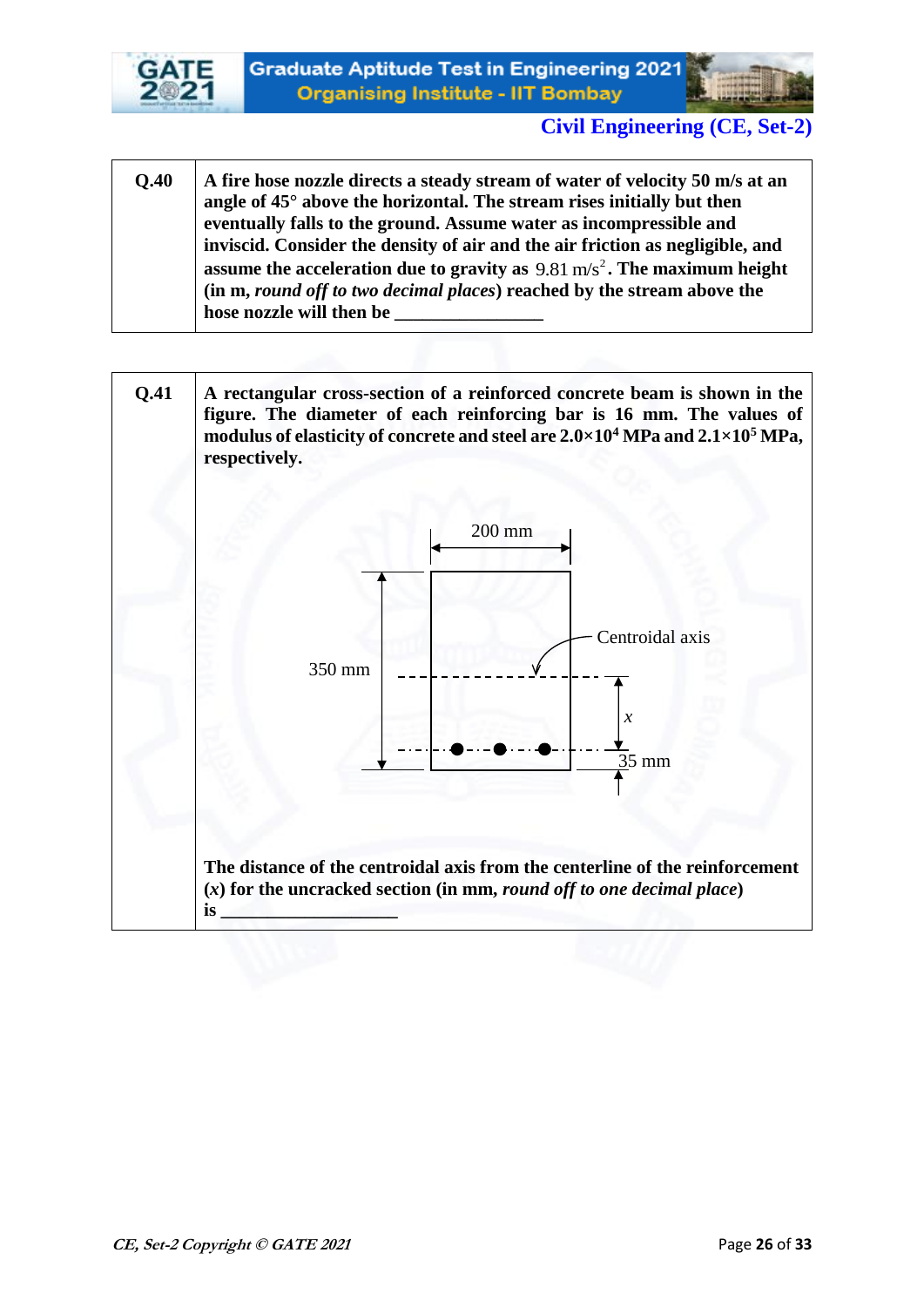



| <b>Activity</b> | <b>Duration (days)</b> | Depends on   |
|-----------------|------------------------|--------------|
| $\mathbf{A}$    | 6                      |              |
| B               | 10                     | $\mathbf{A}$ |
| $\mathbf C$     | 14                     | $\mathbf{A}$ |
| D               | 8                      | B            |
| ${\bf E}$       | 12                     | $\mathbf C$  |
| $\mathbf F$     | 8                      | $\mathbf C$  |
| $\mathbf G$     | 16                     | D, E         |
| H               | 8                      | F, G         |
| $\mathbf K$     | $\overline{2}$         | B            |
| L               | 5                      | G, K         |

**Q.43 An equipment has been purchased at an initial cost of ₹160000 and has an estimated salvage value of ₹10000. The equipment has an estimated life of 5 years. The difference between the book values (in ₹,** *in integer***) obtained at the end of 4th year using straight line method and sum of years digit method of depreciation is \_\_\_\_\_\_\_\_\_\_\_\_\_\_**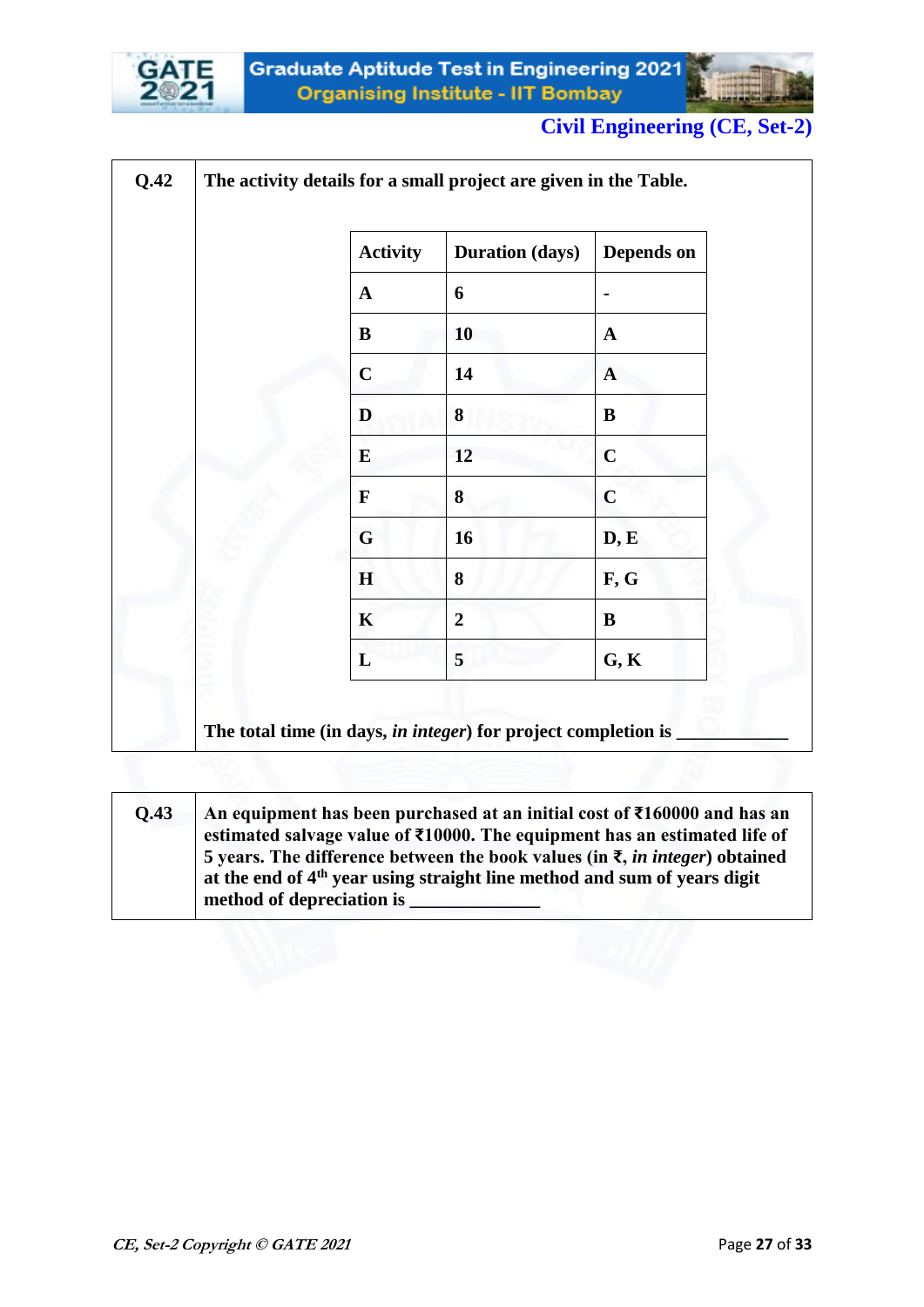

**Q.44 A** rectangular footing of size 2.8 m  $\times$  3.5 m is embedded in a clay layer and **a vertical load is placed with an eccentricity of 0.8 m as shown in the figure**  (not to scale). Take Bearing capacity factors:  $N_c = 5.14$ ,  $N_q = 1.0$ , and  $N_\gamma =$ **0.0;** Shape factors:  $s_c = 1.16$ ,  $s_q = 1.0$  and  $s_\gamma = 1.0$ ; Depth factors:  $d_c = 1.1$ ,  $d_q =$ **1.0 and**  $d_{\gamma} = 1.0$ ; and Inclination factors:  $i_c = 1.0$  and  $i_q = 1.0$  and  $i_{\gamma} = 1.0$ .



**Using Meyerhoff's method, the load (in kN,** *round off to two decimal places***) that can be applied on the footing with a factor of safety of 2.5 is** 

**\_\_\_\_\_\_\_\_\_\_\_**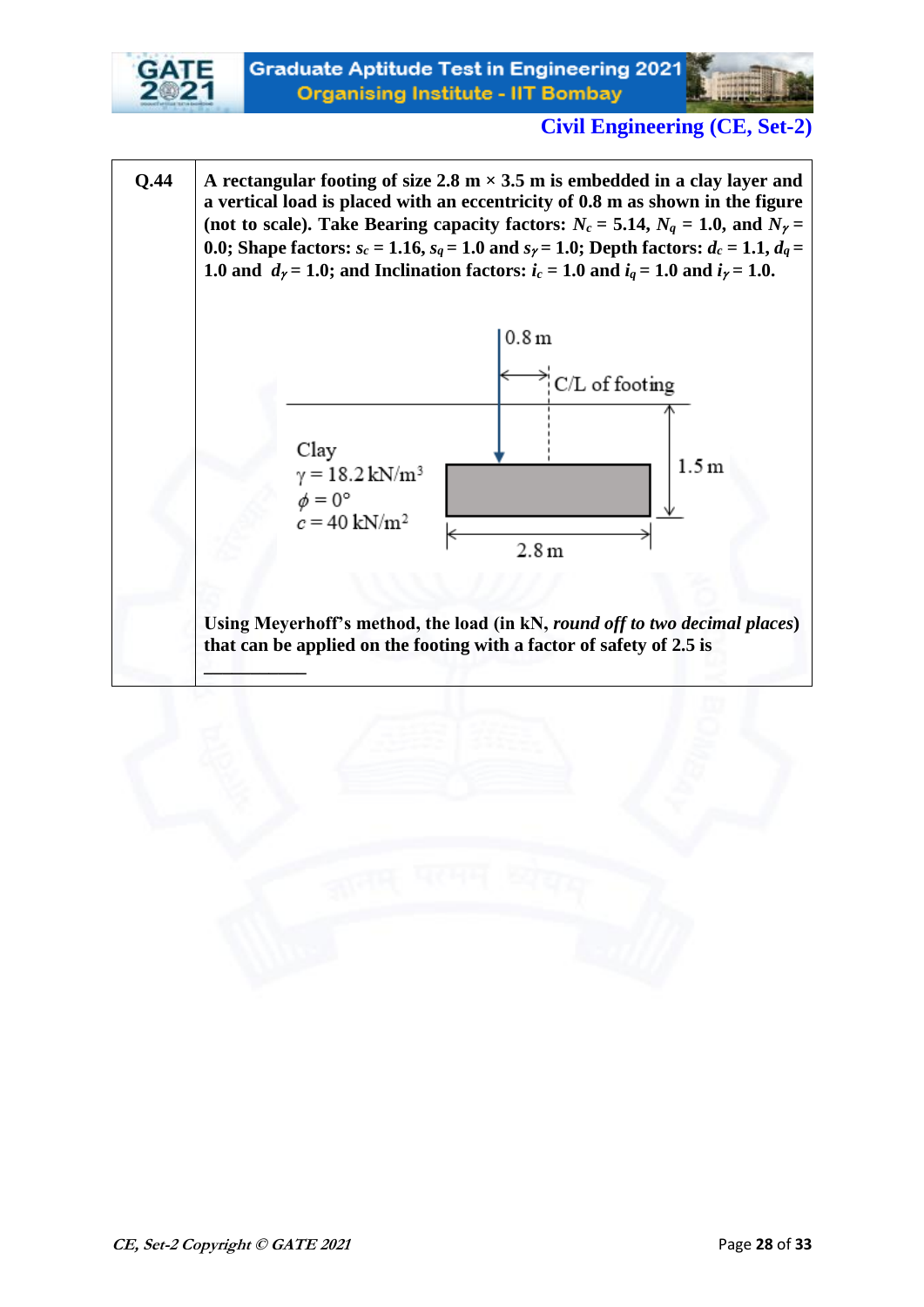



**Q.45 The soil profile at a road construction site is as shown in figure (not to scale). A large embankment is to be constructed at the site. The ground water table (GWT) is located at the surface of the clay layer, and the capillary rise in the sandy soil is negligible. The effective stress at the middle of the clay layer after the application of the embankment loading is 180 kN/m<sup>2</sup> . Take unit weight of water,**  $\gamma_w = 9.81 \text{ kN/m}^3$ . Embankment load Sand 2 m **GWT**  $\gamma = 18.5 \text{ kN/m}^3$ Clay Specific gravity,  $G_s = 2.65$  $6<sub>m</sub>$ Water content,  $w = 45 \%$ Compression index,  $C_c = 0.25$ Impermeable layer **The primary consolidation settlement (in m,** *round off to two decimal places***) of the clay layer resulting from this loading will be \_\_\_\_\_\_\_\_\_\_\_\_\_** 

| Q.46 | Numerically integrate, $f(x) = 10x - 20x^2$ from lower limit $a = 0$ to upper  |
|------|--------------------------------------------------------------------------------|
|      | limit $b = 0.5$ . Use Trapezoidal rule with five equal subdivisions. The value |
|      | (in units, round off to two decimal places) obtained is                        |

**Q.47 The void ratio of a clay soil sample M decreased from 0.575 to 0.510 when the applied pressure is increased from 120 kPa to 180 kPa. For the same increment in pressure, the void ratio of another clay soil sample N decreases from 0.600 to 0.550. If the ratio of hydraulic conductivity of sample M to sample N is 0.125, then the ratio of coefficient of consolidation of sample M**  to sample N (*round off to three decimal places*) is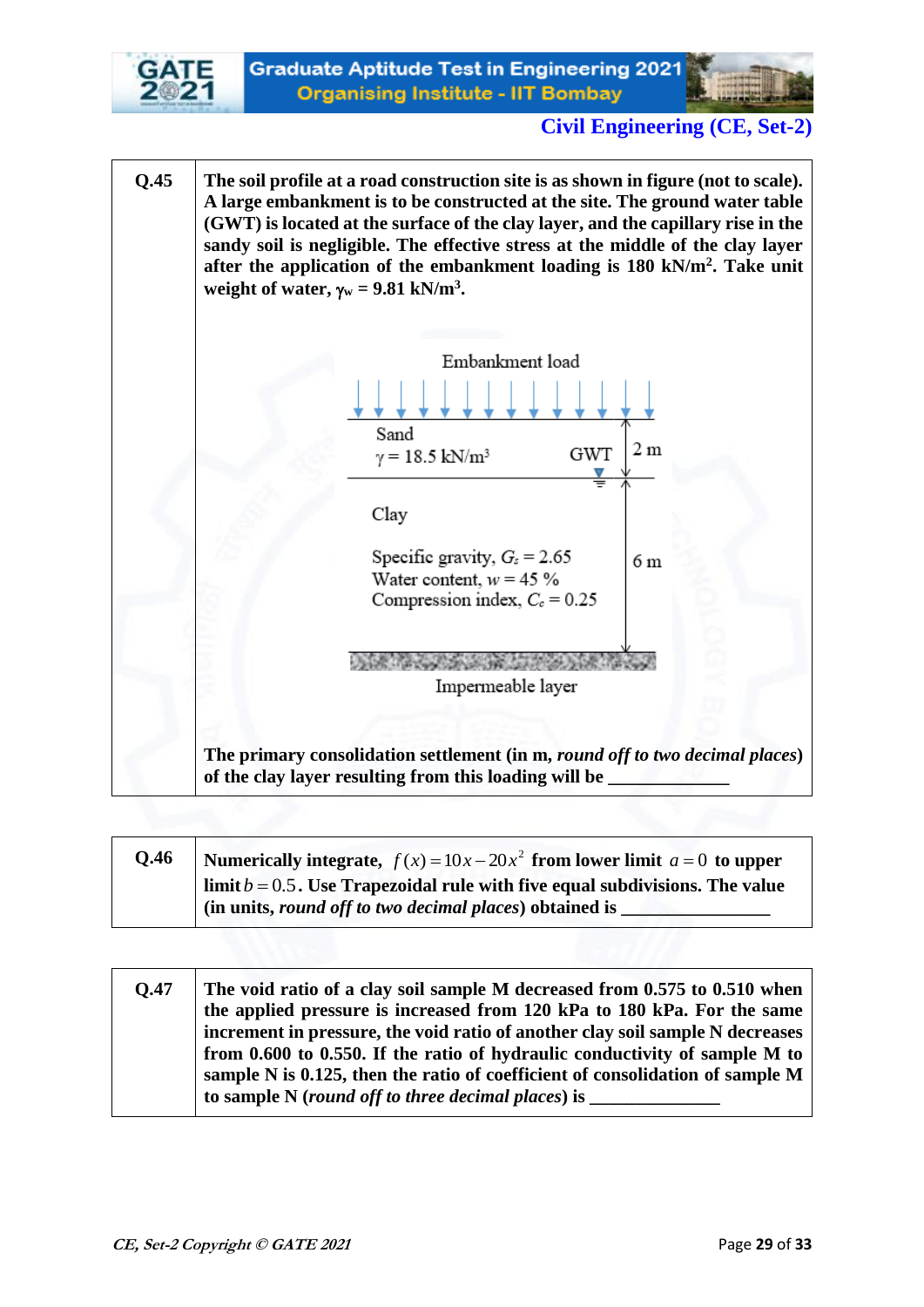

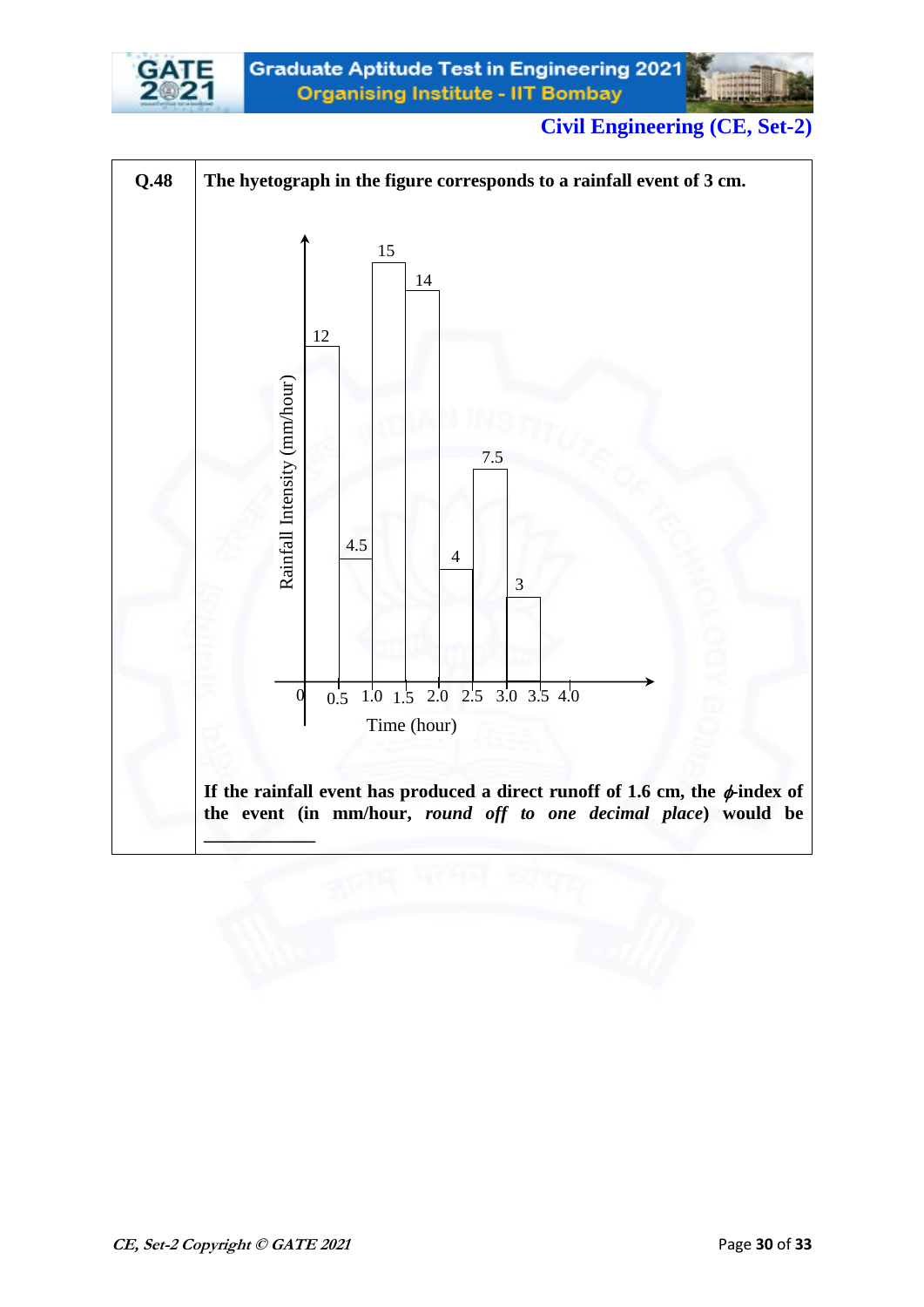



| O.50 | A reservoir with a live storage of 300 million cubic metre irrigates 40000                     |
|------|------------------------------------------------------------------------------------------------|
|      | hectares (1 hectare = $10^4$ m <sup>2</sup> ) of a crop with two fillings of the reservoir. If |
|      | the base period of the crop is 120 days, the duty for this crop (in hectares per               |
|      | cumec, round off to integer) will then be                                                      |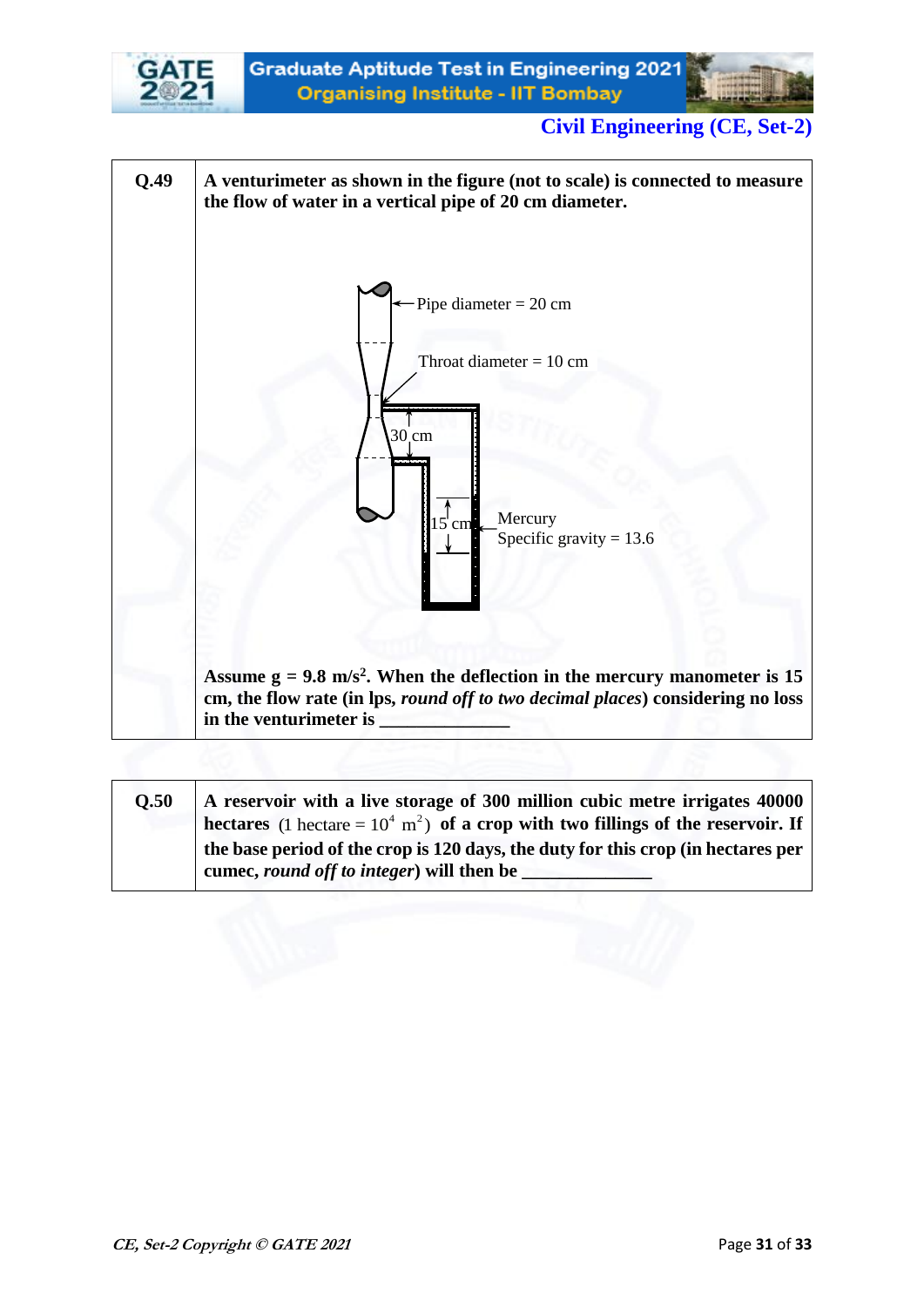



**Q.51 An activated sludge process (ASP) is designed for secondary treatment of 7500 m<sup>3</sup> /day of municipal wastewater. After primary clarifier, the ultimate BOD of the influent, which enters into ASP reactor is 200 mg/L. Treated effluent after secondary clarifier is required to have an ultimate BOD of 20 mg/L. Mix liquor volatile suspended solids (MLVSS) concentration in the reactor and the underflow is maintained as 3000 mg/L and 12000 mg/L, respectively. The hydraulic retention time and mean cell residence time are 0.2 day and 10 days, respectively. A representative flow diagram of the ASP is shown below.**



**The underflow volume (in m<sup>3</sup> /day,** *round off to one decimal place***) of sludge wastage is \_\_\_\_\_\_\_\_\_\_\_\_\_\_**